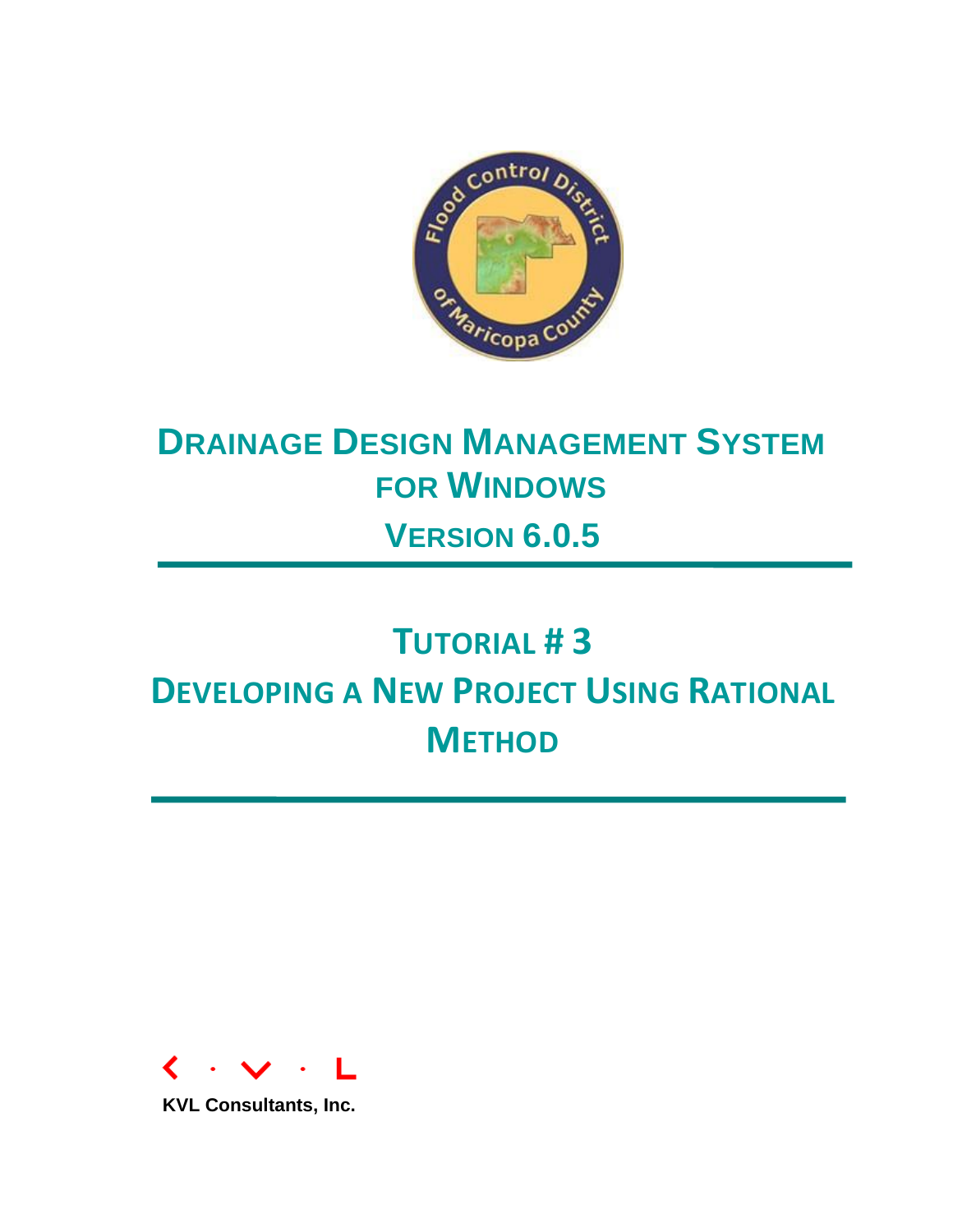# **DEVELOPING A NEW PROJECT USING RATIONAL METHOD**

#### **TABLE OF CONTENTS**

#### No. Section

| 1.0  |  |
|------|--|
| 2.0  |  |
| 3.0  |  |
| 4.0  |  |
| 5.0  |  |
| 6.0  |  |
| 7.0  |  |
| 8.0  |  |
| 9.0  |  |
| 10.0 |  |
| 11.0 |  |
| 12.0 |  |
| 13.0 |  |
| 14.0 |  |
| 15.0 |  |
| 16.0 |  |
|      |  |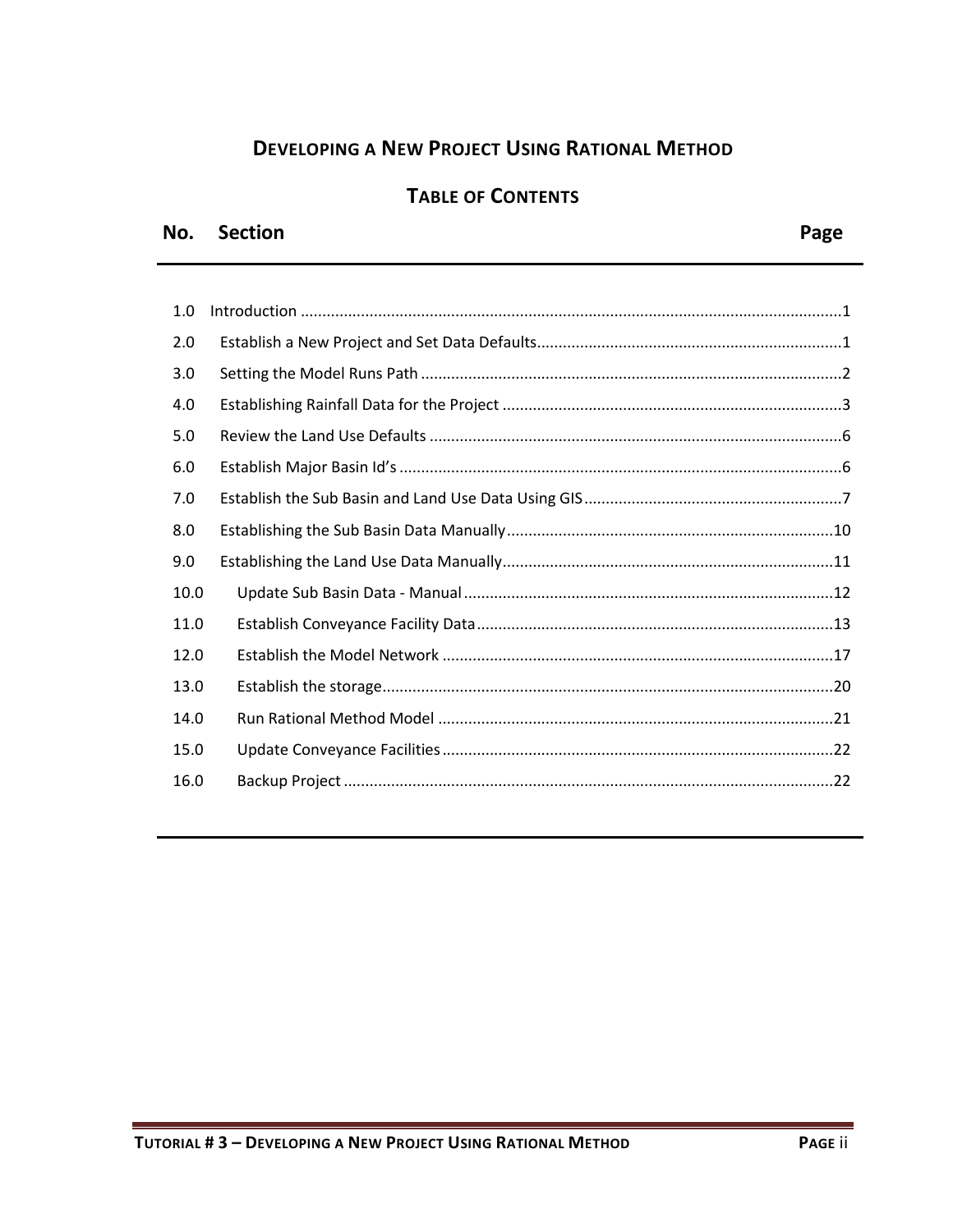# **DEVELOPING A NEW PROJECT USING RATIONAL METHOD DATE UPDATED: APRIL 20, 2022 TUTORIAL TIME: 45 MINUTES**

#### <span id="page-2-0"></span>**1.0 INTRODUCTION**

This tutorial document is developed to guide users in developing a hydrology model using Rational Method. By following the procedure outlined in this document, one should become familiar with the approach with the ultimate objective of implementing the procedure to building a much larger hydrology model using the DDMSW program.

DDMSW has many capabilities not covered in this tutorial and it is recommended that you spend the time to read through the User's Manual and other supporting documents. Users are encouraged to explore the many features of the program through the use of pre-packaged example projects.

#### <span id="page-2-1"></span>**2.0 ESTABLISH A NEW PROJECT AND SET DATA DEFAULTS**

After launching the program, select *"File* ➔ *New Project"*. On the **NEW PROJECT OPTIONS** form, select the **Hydrology and Hydraulics** checkbox, and the **Standard** radio button as shown. Click the **OK** button to close the dialog box.

| New Project Options - MB: 01  |                        |
|-------------------------------|------------------------|
| ☑ Hydrology and Hydraulics    | $\Box$ River Mechanics |
| <b>.</b> HEC-1 Standard       |                        |
| $\bigcirc$ HEC-1 Custom Storm |                        |
| ○ HEC-1 Import Model File     |                        |
| $\bigcirc$ Rational Method    |                        |
|                               | Cancel<br>OK           |
|                               |                        |

On the **SELECT PROJECT** form, type "*KVLEXAMPLE3A"* into the **Reference** textbox. This is the name of this newly created project. The users can choose the name as long as it does not exist in the DDMSW database. Each project must have a unique **Reference** (without spaces), a formal **Title**, **Location** and an **Agency** name (this can be your firm's name if you are a consultant). Then select the appropriate **Model** (*'Rational'* for this example), **Land Use**, **Rainfall**, **Roads** and **Inlet** project defaults. Also add any appropriate comments in the Comment Box.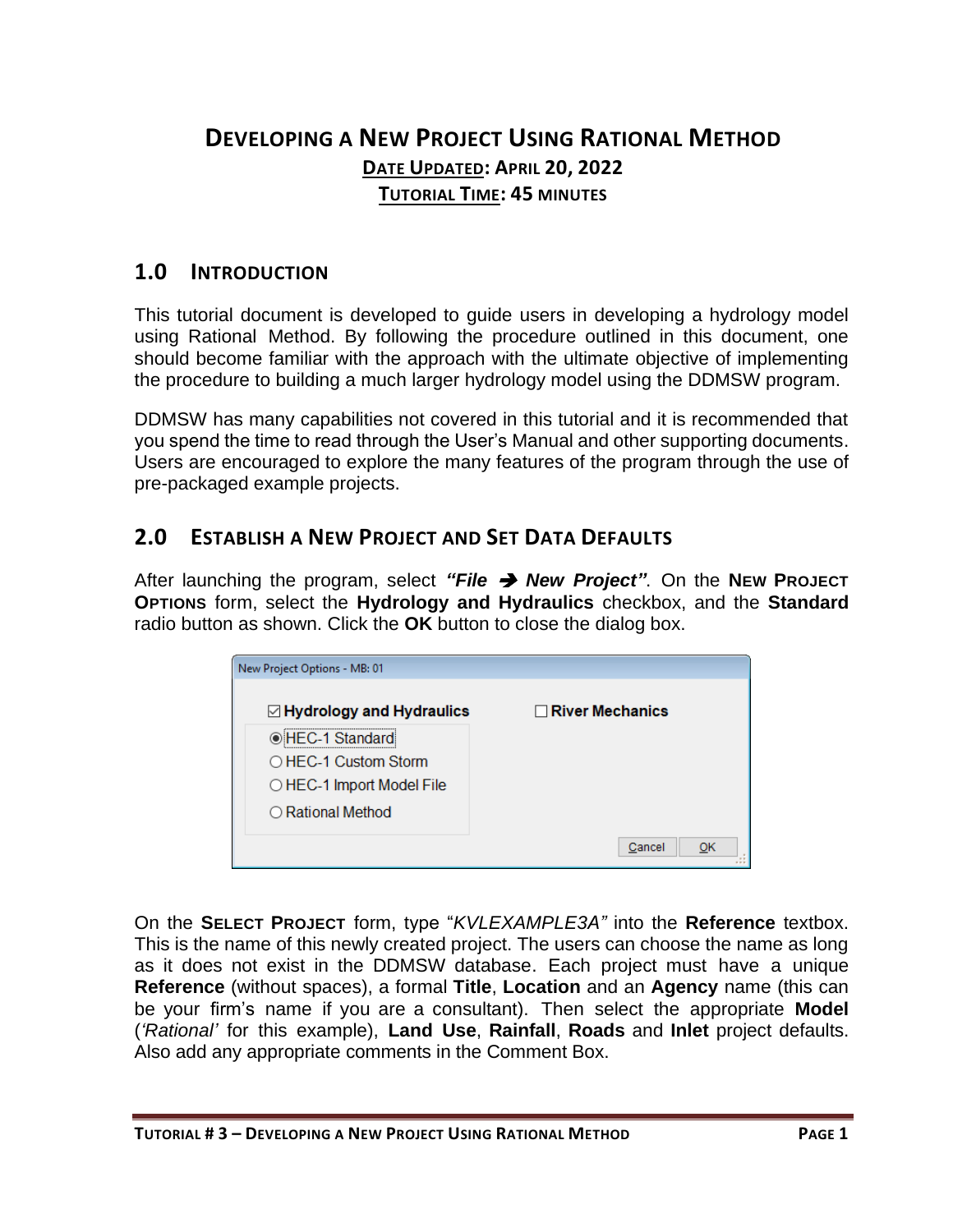| <b>Select Project</b> |                                            |                          |                                                                      |                        |                             |                       |                   |
|-----------------------|--------------------------------------------|--------------------------|----------------------------------------------------------------------|------------------------|-----------------------------|-----------------------|-------------------|
|                       | List                                       |                          |                                                                      | Default Table Versions |                             |                       |                   |
|                       | <b>Project Reference</b>                   |                          |                                                                      | げ                      | <b>Project Defaults</b>     |                       |                   |
| Project ID            | 00108                                      |                          | Reference KVLEXAMPLE3A                                               |                        |                             | Model Rational        | لئو               |
| <b>Title</b>          | Example 3 Rational Method tutorial project |                          |                                                                      |                        |                             |                       |                   |
| Location              | Phoenix, Arizona                           |                          |                                                                      |                        | Land Use   FCDMC            |                       | P                 |
| Agency                | <b>City of Phoenix</b>                     |                          |                                                                      |                        |                             | Rainfall NOAA14       |                   |
|                       | Hydrology and Hydraulics Only              |                          |                                                                      |                        |                             | Roads MCDOT           | $\overline{\rho}$ |
|                       | <b>River Mechanics Only</b>                |                          |                                                                      |                        |                             | Inlets <b>PHOENIX</b> | $\overline{\rho}$ |
|                       |                                            |                          |                                                                      |                        |                             |                       |                   |
|                       |                                            |                          |                                                                      |                        | <b>Min/Max Tc (minutes)</b> |                       |                   |
|                       |                                            |                          |                                                                      |                        |                             | Minimum Tc            | 5                 |
|                       |                                            |                          |                                                                      |                        |                             | Maximum Tc            | 120               |
|                       |                                            |                          |                                                                      |                        |                             |                       |                   |
|                       |                                            |                          | This is a rational Method example developed by KVL Consultants, Inc. | ۸                      |                             |                       |                   |
|                       |                                            |                          |                                                                      |                        |                             |                       |                   |
|                       |                                            |                          |                                                                      |                        |                             |                       |                   |
|                       |                                            |                          |                                                                      |                        |                             |                       |                   |
|                       |                                            |                          |                                                                      |                        |                             |                       |                   |
|                       | Modification Date 07/12/2016               | $\overline{\phantom{a}}$ | <b>Update Project Defaults</b>                                       | <b>Olnfo</b>           | Print                       | <b>Delete</b><br>Add  | QK                |

After entering the data, press **'***Save***'**. Then, press *'OK'* to close the **'SELECT PROJECT'** form. Hit 'OK" to continue.

# <span id="page-3-0"></span>**3.0 SETTING THE MODEL RUNS PATH**

When running models, the input and result files have similar file names for each project. To prevent one project from overwriting the results of another project, it is necessary to establish a unique directory for each project's model runs.

Go to *"File* ➔ *Project Paths"* to establish the model runs path. Press the ellipse button **('…')** to the right of the **Model Runs Path** textbox and navigate to an appropriate directory. Choose the folder as the model runs path or create one if the desired folder does not exist by pressing the *'Make New Folder'* button. Press *'OK'* to close the **'BROWSE FOR FOLDER'** form. Press *'Save'* to save the Project Path information. Click *'OK'* to exit the **'PROJECT PATHS'** form.

| Project Paths         | 回<br>$\Box$                                 | $\overline{\mathbf{z}}$ |
|-----------------------|---------------------------------------------|-------------------------|
|                       |                                             |                         |
| Machine ID            | FCD000039W # ROBERTO.MARIVELA               |                         |
| Agency                | City of Phoenix                             |                         |
| Project               | Example 3 Rational Method tutorial project  |                         |
| <b>GIS Files Path</b> | C:\FCDMC\DDMSW605\ST\MAPS\KVLEXAMPLE3A\     | $\cdots$                |
| Model Runs Path       | C:\FCDMC\DDMSW605\ST\MODLRUNS\KVLEXAMPLE3A\ | 1.11                    |
|                       | <b>O</b> Info<br>OK                         |                         |
|                       |                                             | 1.1                     |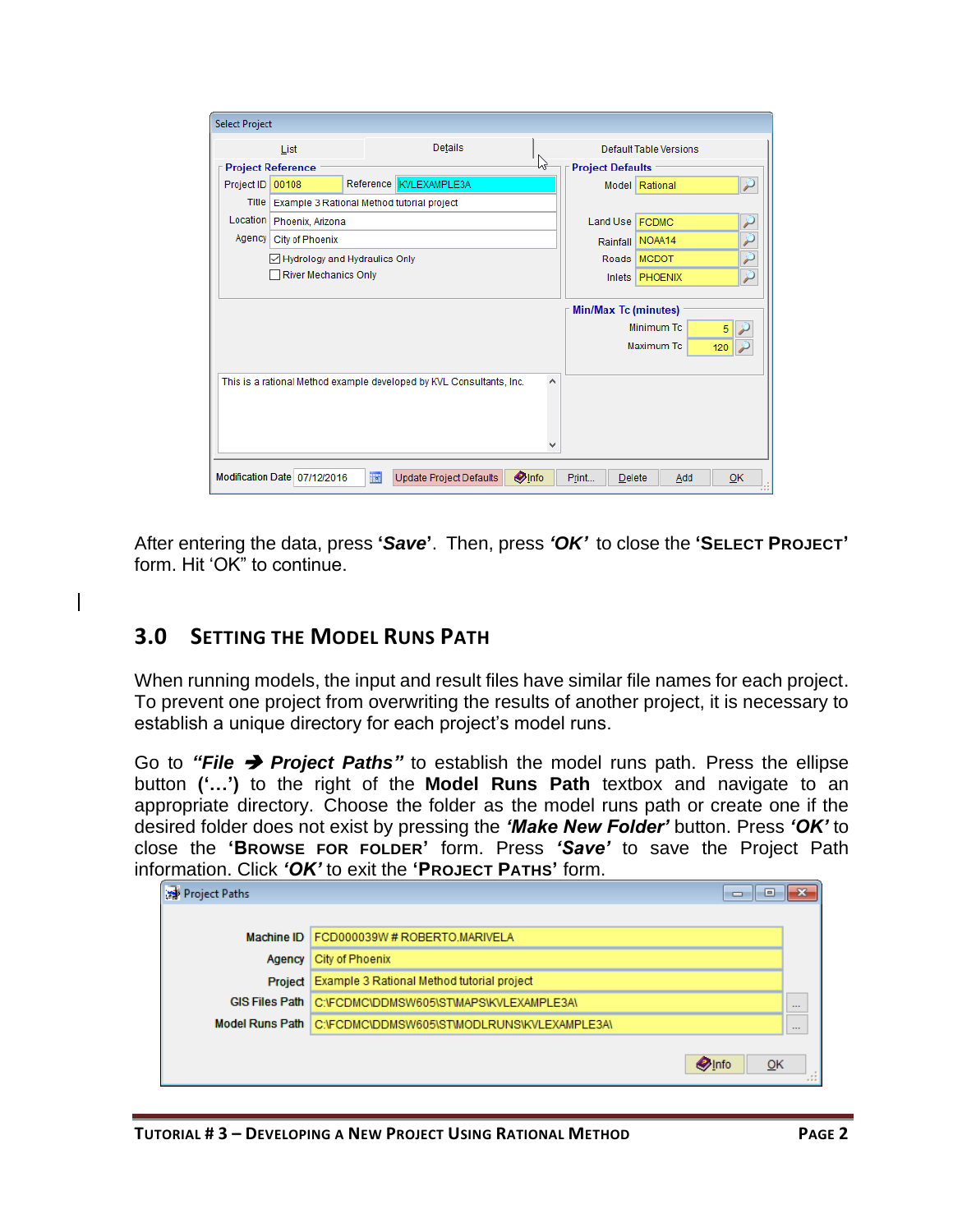#### <span id="page-4-0"></span>**4.0 ESTABLISHING RAINFALL DATA FOR THE PROJECT**

Select *'Hydrology* ➔ *Rainfall'* and click on the button *SOURCE* to select either *'Manual'* or *'GIS'*. After the rainfall data has been evaluated, the Rainfall Intensity graph can be viewed in *'Hydrology* ➔ *Rational Method* ➔ *Rainfall Intensity'* and clicking the *'Graph'* button.

#### **4.1 GIS**

If *'GIS'* is selected as the **Source**, it is necessary to select the Rainfall Shape file. This file should cover the entire project area. After the Rainfall map ('*Rainfall.shp'*) has been entered, click the *'Save'* button to save the data just entered.

Click the *'Update'* button to process the *AVERAGE RAINFALL DATA FOR THE PROJECT*. Click *'Yes'* to continue.

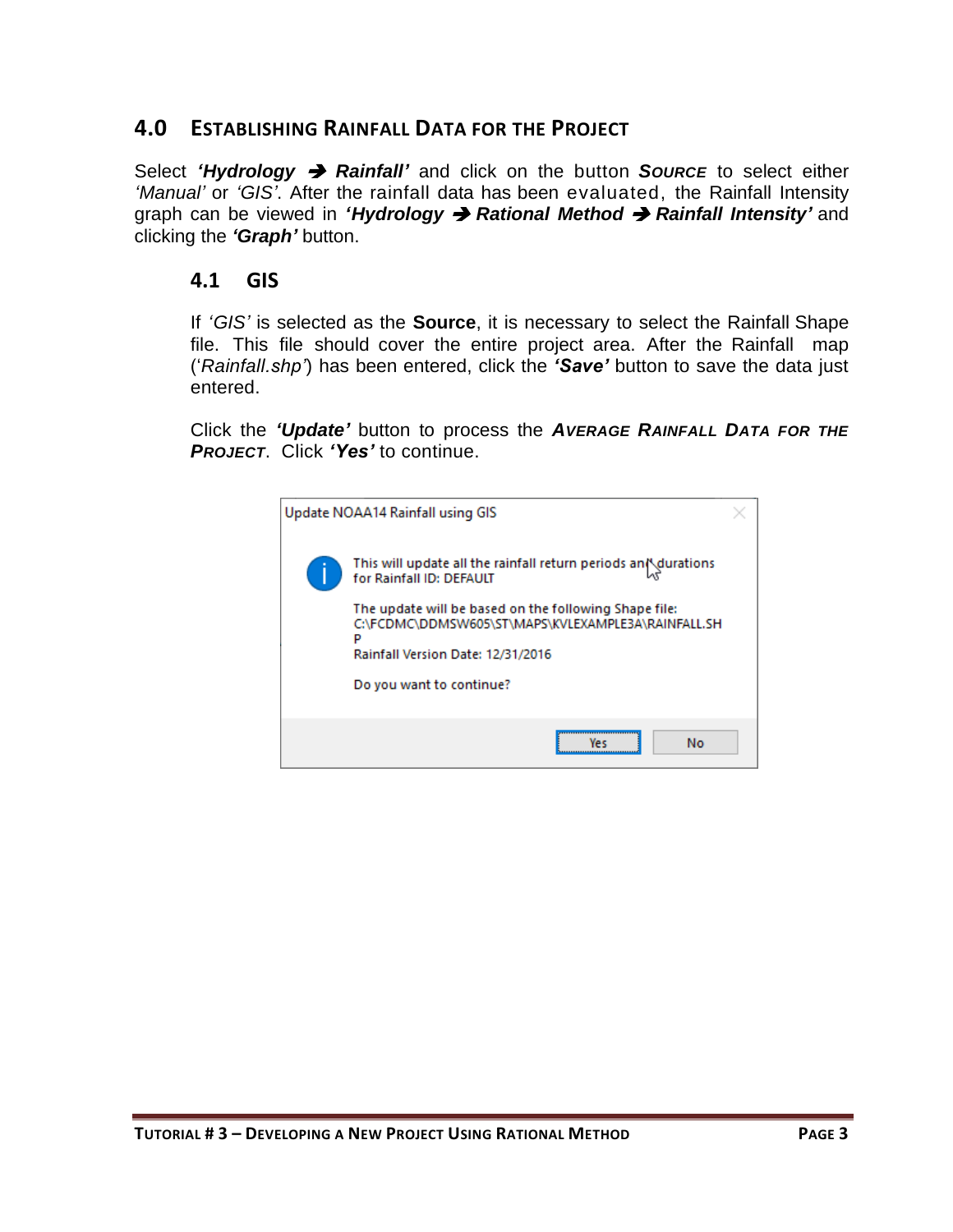|  |  |  | After the update, click the 'OK' button to close the NOAA14 RAINFALL form. |
|--|--|--|----------------------------------------------------------------------------|
|--|--|--|----------------------------------------------------------------------------|

| NOAA 14 Rainfall for Project                        |                                                                |                 |                 |                  |                  |        |        |  |  |  |  |
|-----------------------------------------------------|----------------------------------------------------------------|-----------------|-----------------|------------------|------------------|--------|--------|--|--|--|--|
| <b>GIS Rainfall Map</b>                             |                                                                |                 |                 | V                |                  |        |        |  |  |  |  |
| C:\FCDMC\DDMSW605\ST\MAPS\KVLEXAMPLE3A\RAINFALL.SHP |                                                                |                 |                 |                  |                  |        | 栖      |  |  |  |  |
|                                                     | <b>Required Map Fields</b><br><b>Check Required Map Fields</b> |                 |                 |                  |                  |        |        |  |  |  |  |
|                                                     | <b>Average Rainfall Data for Project</b>                       |                 |                 |                  |                  |        |        |  |  |  |  |
|                                                     |                                                                | 2 <sub>yr</sub> | 5 <sub>yr</sub> | 10 <sub>yr</sub> | 25 <sub>yr</sub> | 50 yr  | 100 yr |  |  |  |  |
|                                                     | 5 Min                                                          | 0.245           | 0.331           | 0.398            | 0.489            | 0.558  | 0.629  |  |  |  |  |
|                                                     | 10 Min                                                         | 0.373           | 0.505           | 0.606            | 0.744            | 0.849  | 0.957  |  |  |  |  |
|                                                     | 15 Min                                                         | 0.462           | 0.626           | 0.752            | 0.922            | 1.052  | 1.187  |  |  |  |  |
|                                                     | 30 Min                                                         | 0.622           | 0.843           | 1.012            | 1.241            | 1.417  | 1.598  |  |  |  |  |
|                                                     | 1 Hour                                                         | 0.770           | 1.043           | 1.253            | 1.536            | 1.754  | 1.978  |  |  |  |  |
|                                                     | 2 Hour                                                         | 0.885           | 1.183           | 1.410            | 1.720            | 1.956  | 2.201  |  |  |  |  |
|                                                     | 3 Hour                                                         | 0.967           | 1.266           | 1.505            | 1.838            | 2.104  | 2.380  |  |  |  |  |
|                                                     | 6 Hour                                                         | 1.148           | 1.469           | 1.725            | 2.074            | 2.346  | 2.631  |  |  |  |  |
|                                                     | 12 Hour                                                        | 1.278           | 1.617           | 1.883            | 2.241            | 2.516  | 2.800  |  |  |  |  |
|                                                     | 24 Hour                                                        | 1.521           | 1.970           | 2.324            | 2.818            | 3.207  | 3.613  |  |  |  |  |
| Log                                                 |                                                                | <b>O</b> Info   | Print           |                  | Update           | Source | QK     |  |  |  |  |

#### **4.2 Manual**

If *'Manual'* is selected as the **Source**, it is necessary to select the appropriate cells to develop the Rainfall data. Click the *'Maps'* button (in *DATA SOURCE* data group) and determine the project location. For this tutorial project, Map No '64' will be used.

Each map has a Township and Range (T02NR04E for this example) information to assist in locating the project. Street atlas maps (not included here) often show the Township and Range information. Each cell size on the map is at most 160 acres, and this is the recommended upper limit where the Rational Method is most effective. Selecting a single cell that is reasonably close to the project area will produce reasonable results because rainfall does not change significantly between adjacent cells.

Click the selection button on the right side of the **Map Index** textbox and select *'64'* from the drop down list. Enter *'1365'* in the **From (No)** textbox field. Click *'Save'* to save the data entered, then click the *'Update'* button to evaluate the rainfall data for the project.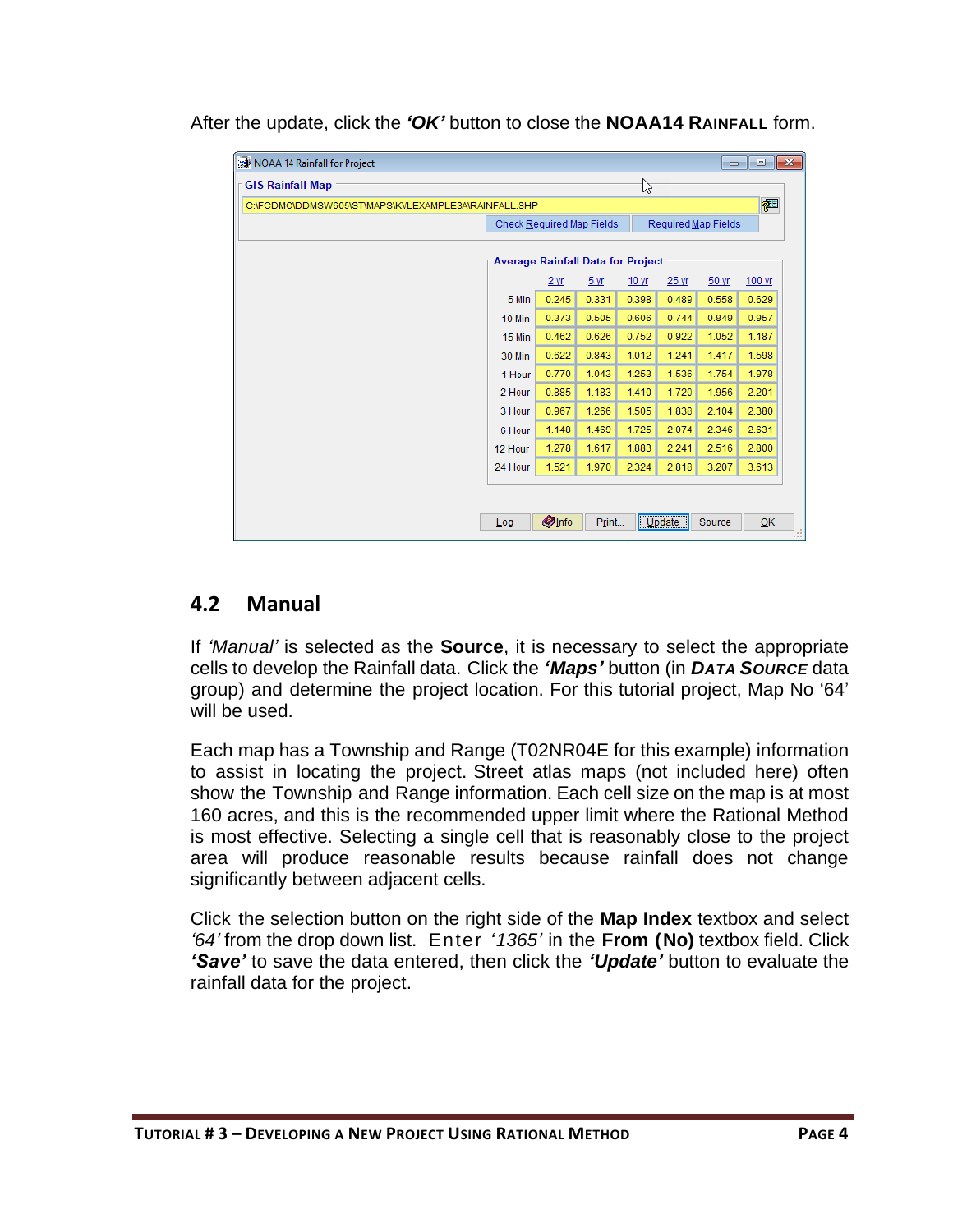

After the update, click the *'OK'* button, to close the **NOAA RAINFALL** form.

| NOAA 14 Rainfall for Project |    |                             |                                |                                          |                 |       |                  |                  |        | $\begin{array}{c c c c c c} \hline \multicolumn{3}{c }{\mathbf{C}} & \multicolumn{3}{c }{\mathbf{X}} \end{array}$ |
|------------------------------|----|-----------------------------|--------------------------------|------------------------------------------|-----------------|-------|------------------|------------------|--------|-------------------------------------------------------------------------------------------------------------------|
|                              |    |                             |                                |                                          |                 |       |                  |                  |        |                                                                                                                   |
|                              |    | <b>Manual Map Selection</b> |                                | <b>Average Rainfall Data for Project</b> |                 |       |                  |                  |        |                                                                                                                   |
|                              |    | Map Index                   | 64<br>$\overline{\phantom{a}}$ |                                          | 2 <sub>yr</sub> | 5yr   | 10 <sub>yr</sub> | 25 <sub>yr</sub> | 50 yr  | 100 <sub>yr</sub>                                                                                                 |
|                              |    | From (No)                   | 1365                           | 5 Min                                    | 0.245           | 0.331 | 0.398            | 0.488            | 0.557  | 0.629                                                                                                             |
|                              |    | To (No)                     |                                | 10 Min                                   | 0.373           | 0.504 | 0.606            | 0.743            | 0.848  | 0.957                                                                                                             |
|                              |    |                             | Maps                           | <b>15 Min</b>                            | 0.462           | 0.625 | 0.752            | 0.922            | 1.052  | 1.186                                                                                                             |
|                              |    |                             |                                | 30 Min                                   | 0.622           | 0.842 | 1.012            | 1.241            | 1.416  | 1.597                                                                                                             |
| Map $\triangle$              |    | <b>From</b>                 | To<br>۸                        | 1 Hour                                   | 0.770           | 1.042 | 1.253            | 1.536            | 1.753  | 1.977                                                                                                             |
|                              |    | 136                         |                                | 2 Hour                                   | 0.885           | 1.182 | 1.409            | 1.720            | 1.955  | 2.201                                                                                                             |
|                              | 64 | 1405                        | 0                              | 3 Hour                                   | 0.967           | 1.266 | 1.505            | 1.837            | 2.104  | 2.380                                                                                                             |
|                              |    |                             |                                | 6 Hour                                   | 1.148           | 1.469 | 1.725            | 2.073            | 2.346  | 2.631                                                                                                             |
|                              |    |                             |                                | 12 Hour                                  | 1.277           | 1.616 | 1.882            | 2.241            | 2.515  | 2.800                                                                                                             |
|                              |    |                             |                                | 24 Hour                                  | 1.521           | 1.970 | 2.323            | 2.817            | 3.206  | 3.612                                                                                                             |
|                              |    |                             | ٧                              |                                          |                 |       |                  |                  |        |                                                                                                                   |
|                              |    |                             |                                |                                          |                 |       |                  |                  |        |                                                                                                                   |
|                              |    |                             | <b>Delete</b>                  | Add                                      | <b>O</b> Info   | Print |                  | Update           | Source | QK                                                                                                                |

Note that the selection of the single cell using the *'Manual'* method gave the same rainfall results as the *'GIS'* method.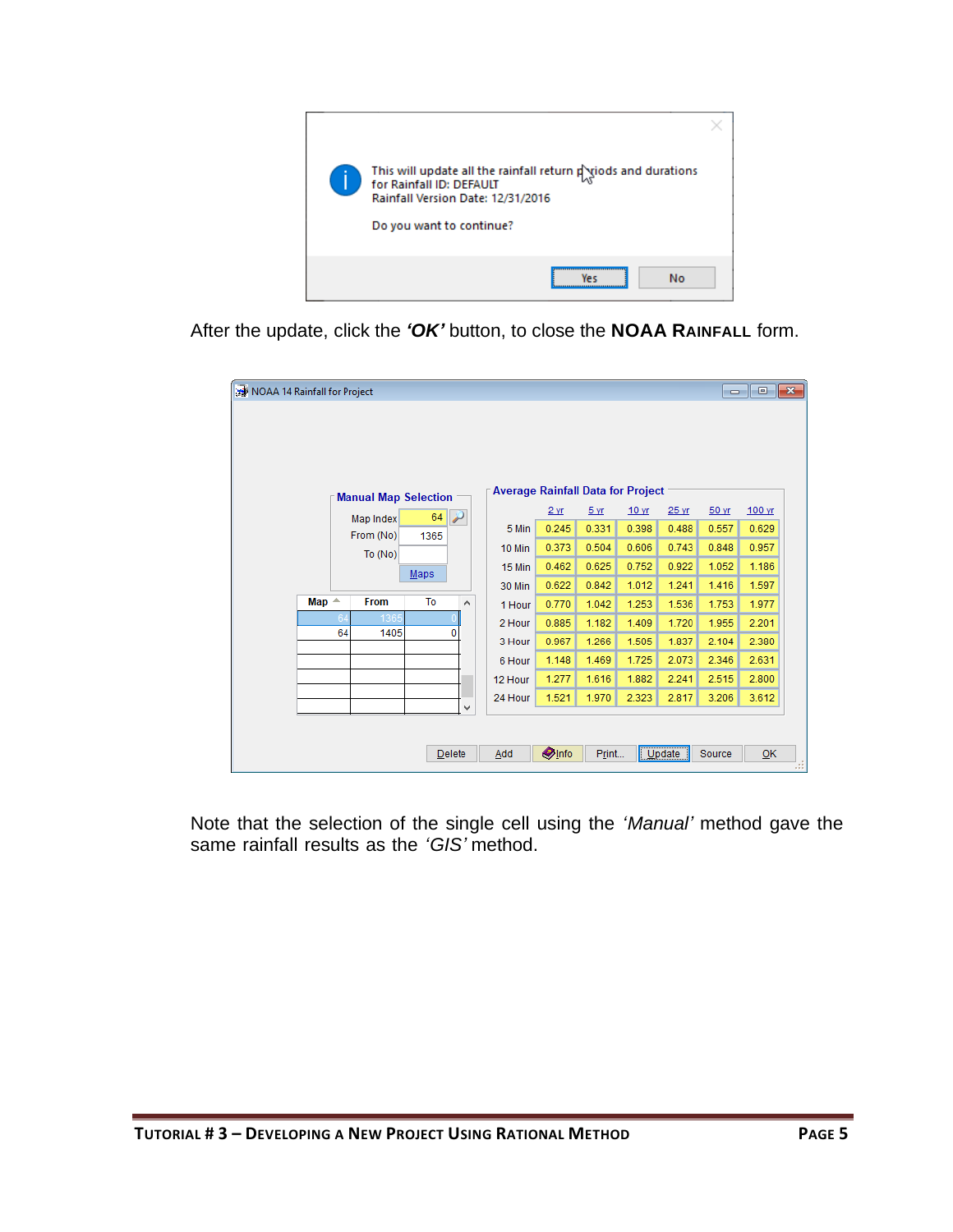# <span id="page-7-0"></span>**5.0 REVIEW THE LAND USE DEFAULTS**

Select *'Hydrology* ➔ *Land Use Defaults'* to access the land use defaults data. Since we are using *FCDMC* default data, none of the records can be modified. To see all the default values, use the horizontal and vertical scroll bars of the form to scroll to the right and bottom, respectively. These Agency default data cannot be modified; however, *'Custom'* land use data can be added.

|         | Land Use Defaults     |             |                |                | B               |                 |                 | $\  \mathbf{x} \ $<br>-0<br>- 11 |               |                                |
|---------|-----------------------|-------------|----------------|----------------|-----------------|-----------------|-----------------|----------------------------------|---------------|--------------------------------|
|         |                       | List        |                |                | <b>Details</b>  |                 |                 |                                  |               |                                |
|         | Look for              |             | Custom         |                |                 |                 |                 |                                  |               |                                |
|         | $Sort \triangle$ Code | Group       | C <sub>2</sub> | C <sub>5</sub> | C <sub>10</sub> | C <sub>25</sub> | C <sub>50</sub> | C <sub>100</sub>                 | Kb            | Description<br>۸               |
| 10      | 10                    | Residential |                |                |                 |                 | 0.5             |                                  | MIN           | Rural Residential (<= 1        |
| 20      | 120                   | Residential | 0.42           | 0.42           | 0.42            | 0.46            | 0.50            | 0.53                             | <b>MIN</b>    | Estate Residential (1/5 c      |
| 30      | 130                   | Residential | 0.48           | 0.48           | 0.48            | 0.53            | 0.58            | 0.60                             | <b>MIN</b>    | Large Lot Residential - S      |
| 40      | 140                   | Residential | 0.65           | 0.65           | 0.65            | 0.72            | 0.78            | 0.80                             | <b>MIN</b>    | <b>Medium Lot Residential</b>  |
| 50      | 150                   | Residential | 0.68           | 0.68           | 0.68            | 0.75            | 0.80            | 0.84                             | <b>MIN</b>    | Small Lot Residential - S      |
| 60      | 160                   | Residential | 0.75           | 0.75           | 0.75            | 0.83            | 0.90            | 0.94                             | <b>MIN</b>    | Very Small Lot Residenti       |
| 70      | 170                   | Residential | 0.75           | 0.75           | 0.75            | 0.83            | 0.90            | 0.94                             | <b>MIN</b>    | <b>Medium Density Resider</b>  |
| 80      | 180                   | Residential | 0.75           | 0.75           | 0.75            | 0.83            | 0.90            | 0.94                             | <b>MIN</b>    | <b>High Density Residentia</b> |
| 90      | 190                   | Residential | 0.75           | 0.75           | 0.75            | 0.83            | 0.90            | 0.94                             | <b>MIN</b>    | Very High Density Resid        |
| 100     | 200                   | Commercial  | 0.85           | 0.85           | 0.85            | 0.94            | 0.95            | 0.95                             | <b>MIN</b>    | General Commercial (C)         |
| 110     | 210                   | Commercial  | 0.85           | 0.85           | 0.85            | 0.94            | 0.95            | 0.95                             | <b>MIN</b>    | Specialty Commercial (<        |
| 120     | 220                   | Commercial  | 0.85           | 0.85           | 0.85            | 0.94            | 0.95            | 0.95                             | <b>MIN</b>    | Neighborhood Commen            |
| 130     | 230                   | Commercial  | 0.85           | 0.85           | 0.85            | 0.94            | 0.95            | 0.95                             | <b>MIN</b>    | <b>Community Commercial</b>    |
| 140     | 240                   | Commercial  | 0.85           | 0.85           | 0.85            | 0.94            | 0.95            | 0.95                             | <b>MIN</b>    | Regional Commercial (5         |
| 150     | 250                   | Commercial  | 0.85           | 0.85           | 0.85            | 0.94            | 0.95            | 0.95                             | <b>MIN</b>    | <b>Super-Regional Comme</b>    |
| 160     | 300                   | Industrial  | 0.80           | 0.80           | 0.80            | 0.88            | 0.95            | 0.95                             | <b>MIN</b>    | General Industrial (Indus v    |
| $\,<\,$ |                       |             |                |                |                 |                 |                 |                                  |               | $\,$                           |
|         |                       |             | <b>O</b> Info  |                | ReSort          | Copy            |                 | Print                            | <b>Delete</b> | QK<br>Add<br>w                 |

Click on the *'OK'* button to close the **LAND USE DEFAULTS** form.

# <span id="page-7-1"></span>**6.0 ESTABLISH MAJOR BASIN ID'S**

Select *'Hydrology* ➔ *Major Basins'* to access the Major Basins data. **DDMSW** automatically establishes at least one Major Basin (*01*) when creating a new project. Since we will only have one major basin in this project, there is no need for further modification at this time. The area will be updated when updating the Sub Basins. Click the *'OK'* button to close the **MAJOR BASINS** form.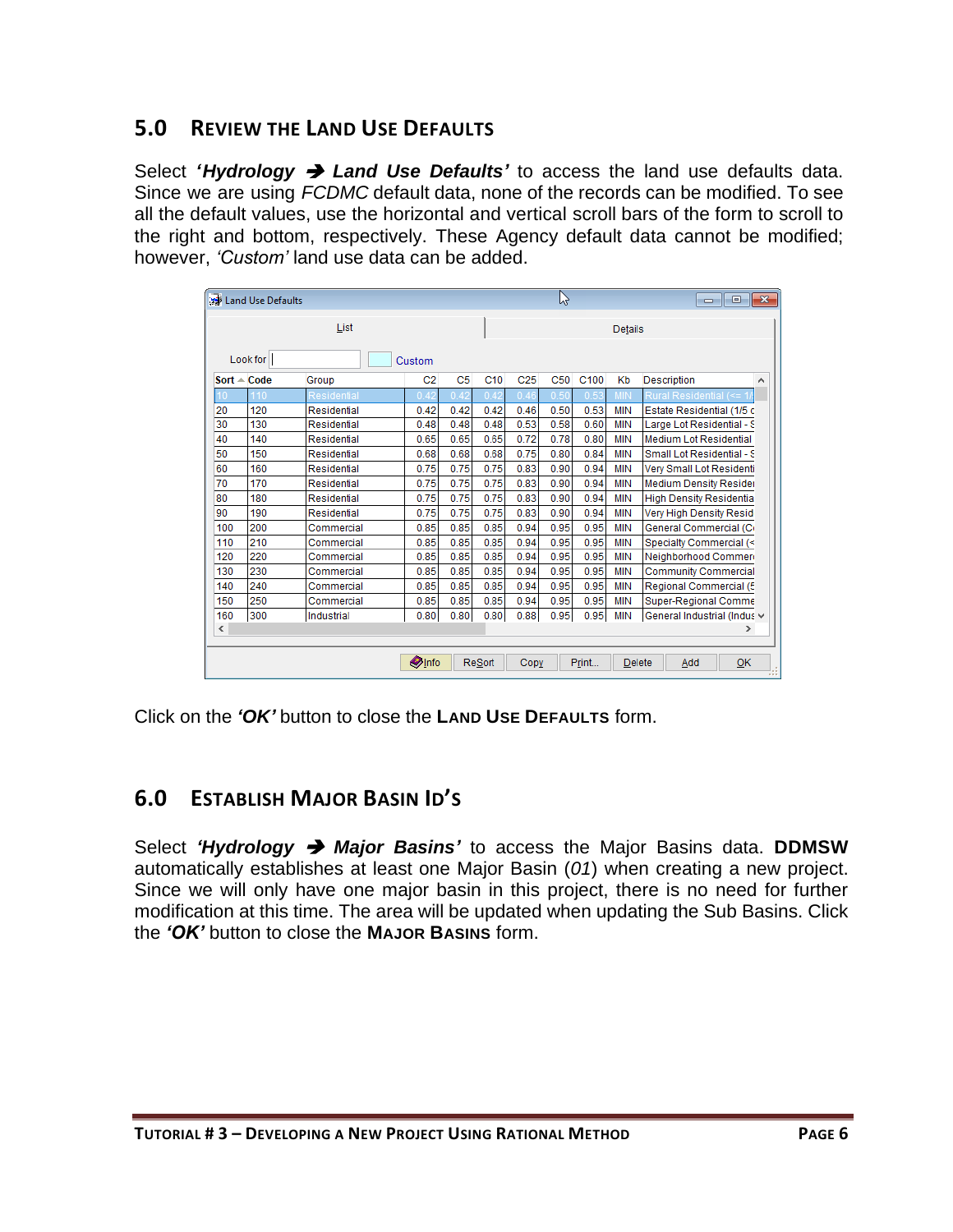| Major Basins       |                            | B                  | $\begin{array}{c c c c c} \hline \multicolumn{3}{c }{\textbf{a}} & \multicolumn{3}{c }{\textbf{a}} & \multicolumn{3}{c }{\textbf{x}} \\\hline \multicolumn{3}{c }{\textbf{b}} & \multicolumn{3}{c }{\textbf{c}} & \multicolumn{3}{c }{\textbf{x}} \\\hline \multicolumn{3}{c }{\textbf{b}} & \multicolumn{3}{c }{\textbf{c}} & \multicolumn{3}{c }{\textbf{x}} \\\hline \multicolumn{3}{c }{\textbf{b}} & \multicolumn{3}{c }{\textbf{b}} & \multicolumn{3}{c $ |
|--------------------|----------------------------|--------------------|-----------------------------------------------------------------------------------------------------------------------------------------------------------------------------------------------------------------------------------------------------------------------------------------------------------------------------------------------------------------------------------------------------------------------------------------------------------------|
|                    | List                       |                    | Details                                                                                                                                                                                                                                                                                                                                                                                                                                                         |
| <b>Major Basin</b> |                            |                    |                                                                                                                                                                                                                                                                                                                                                                                                                                                                 |
| Major Basin ID 01  | Model This Major Basin     |                    |                                                                                                                                                                                                                                                                                                                                                                                                                                                                 |
|                    | Description Major Basin 01 |                    |                                                                                                                                                                                                                                                                                                                                                                                                                                                                 |
| Area (acres)       | 111.97                     |                    |                                                                                                                                                                                                                                                                                                                                                                                                                                                                 |
|                    |                            |                    |                                                                                                                                                                                                                                                                                                                                                                                                                                                                 |
|                    |                            | ۸                  |                                                                                                                                                                                                                                                                                                                                                                                                                                                                 |
|                    |                            |                    |                                                                                                                                                                                                                                                                                                                                                                                                                                                                 |
|                    |                            |                    |                                                                                                                                                                                                                                                                                                                                                                                                                                                                 |
|                    |                            | v                  |                                                                                                                                                                                                                                                                                                                                                                                                                                                                 |
|                    |                            |                    |                                                                                                                                                                                                                                                                                                                                                                                                                                                                 |
|                    |                            |                    |                                                                                                                                                                                                                                                                                                                                                                                                                                                                 |
|                    |                            |                    |                                                                                                                                                                                                                                                                                                                                                                                                                                                                 |
|                    |                            |                    |                                                                                                                                                                                                                                                                                                                                                                                                                                                                 |
|                    |                            |                    |                                                                                                                                                                                                                                                                                                                                                                                                                                                                 |
|                    |                            |                    |                                                                                                                                                                                                                                                                                                                                                                                                                                                                 |
|                    |                            |                    |                                                                                                                                                                                                                                                                                                                                                                                                                                                                 |
|                    | $\bigcirc$ Info            | $ReS$ ort<br>Print | QK<br>$D$ elete<br>Add<br>w                                                                                                                                                                                                                                                                                                                                                                                                                                     |

# <span id="page-8-0"></span>**7.0 ESTABLISH THE SUB BASIN AND LAND USE DATA USING GIS**

Sub Basin data can be developed automatically through GIS. If the GIS data is open, make sure nothing is in the Edit mode.

- 1. Digitize the Sub Basin polygons (*SUBBASINS.SHP*). Create two attribute fields for the Sub Basins, namely: **AreaID** and **-BasinID**. For each Sub Basin, enter the data values for these attribute fields. .
- 2. Digitize the Time of Concentration polylines (*TC.SHP*) representing the flow paths for the Sub Basins. It is important that the Tc polylines are digitized within the Sub Basin areas, Create two attribute fields for the Tc, namely: **USGE** (which is the upstream ground elevation), and **DSGE** (which is the downstream ground elevation). It is not necessary to enter any other data for the Tc polylines.
- 3. Digitize the Land Use polygons (*LANDUSE.SHP*) or obtain it from appropriate authorities). Create one attribute field called, **LUCODE**, and enter the land use code for each land use polygon. The land use codes used for the project should match the land use codes in the land use defaults.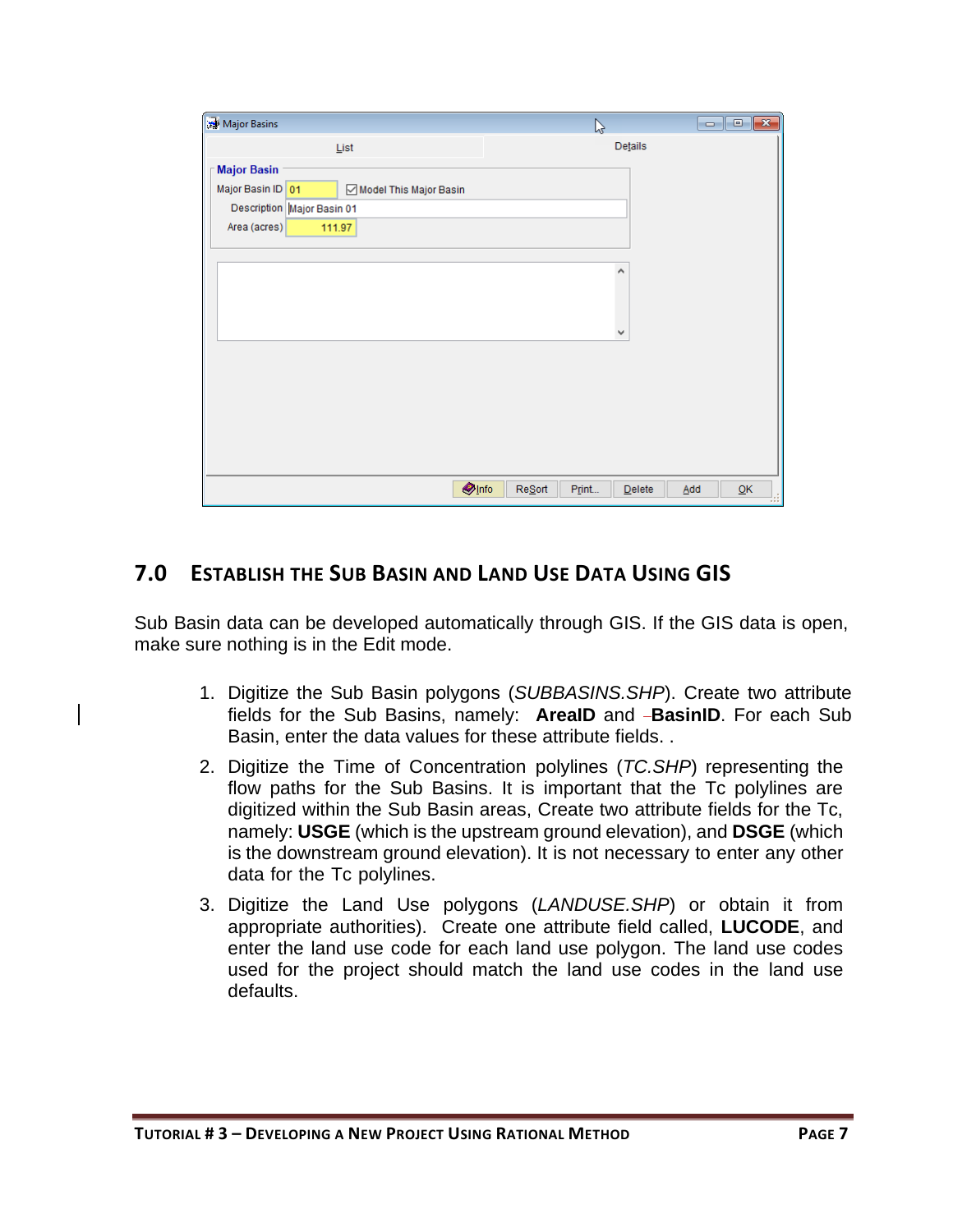

When all the data has been digitized, go to *'Maps* ➔*Update Hydrology'*. Check the **Land Use** and **Tc** checkboxes in the **UPDATE OPTIONS** group data. Make sure the **Major Basin** *'01'* is selected. Select the Sub Basins, Land Use and Tc maps (i.e., *SUBBASINS.SHP, LANDUSE.SHP*, and *TC.SHP*) using the adjacent buttons. On the **Land Use Code** textbox, enter *'LUCODE'*. Click the *'Update'* button to load (or update) the Sub Basin, Land Use, and Tc data to be used for building the hydrologic model of project.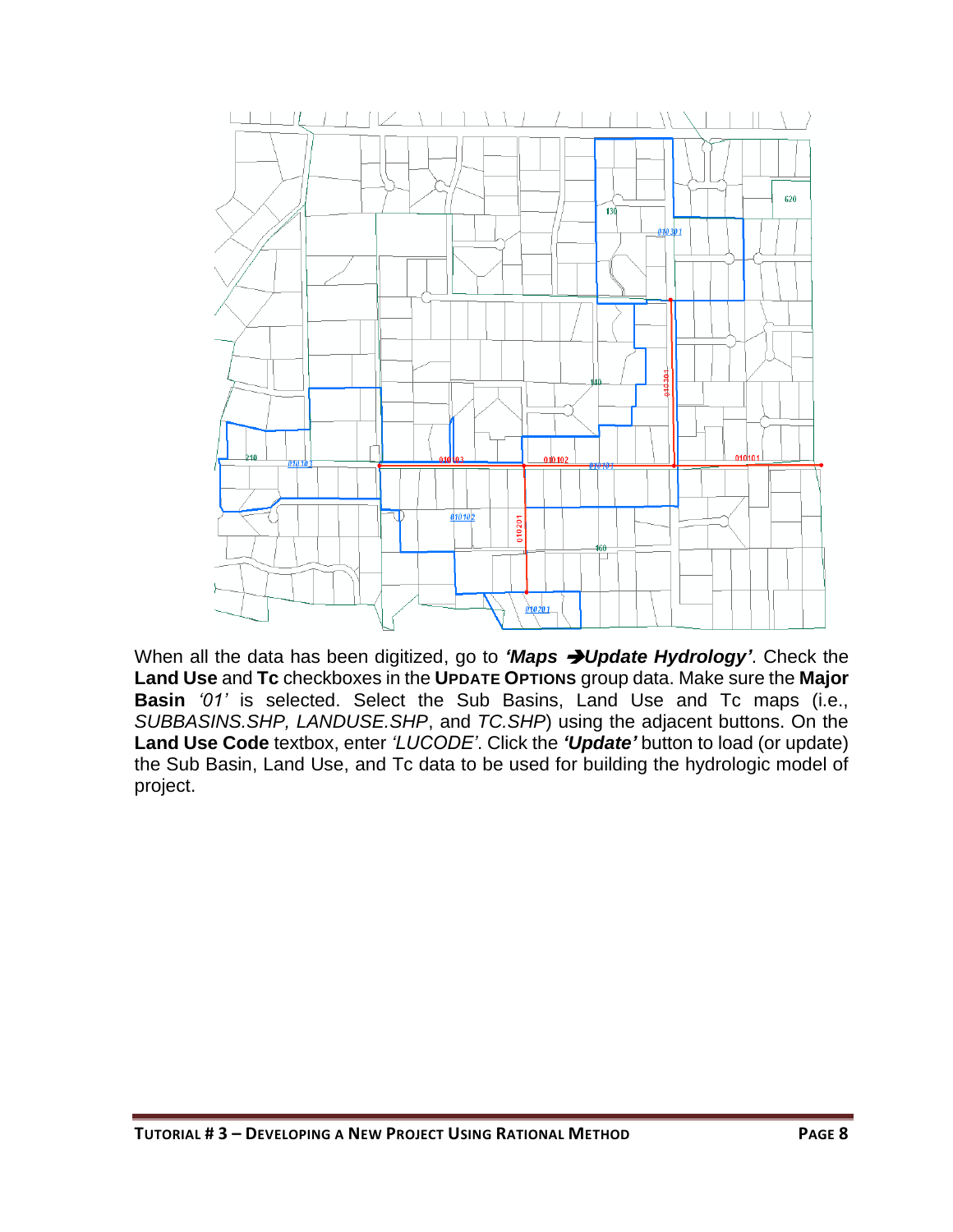|                                                                                      | Update hydrology from GIS - MB: 01                        |                                                          | ľΥ<br>$\begin{array}{c c c c c c} \hline \multicolumn{3}{c }{-} & \multicolumn{3}{c }{-} \multicolumn{3}{c }{-} \multicolumn{3}{c }{-} \multicolumn{3}{c }{-} \multicolumn{3}{c }{-} \multicolumn{3}{c }{-} \multicolumn{3}{c }{-} \multicolumn{3}{c }{-} \multicolumn{3}{c }{-} \multicolumn{3}{c }{-} \multicolumn{3}{c }{-} \multicolumn{3}{c }{-} \multicolumn{3}{c }{-} \multicolumn{3}{c }{-} \multicolumn{3}{c }{-} \multicolumn{3}{$ |  |  |  |  |  |  |  |  |
|--------------------------------------------------------------------------------------|-----------------------------------------------------------|----------------------------------------------------------|----------------------------------------------------------------------------------------------------------------------------------------------------------------------------------------------------------------------------------------------------------------------------------------------------------------------------------------------------------------------------------------------------------------------------------------------|--|--|--|--|--|--|--|--|
|                                                                                      | Name and Path of Maps for Hydrology                       |                                                          |                                                                                                                                                                                                                                                                                                                                                                                                                                              |  |  |  |  |  |  |  |  |
| <b>Sub Basins</b>                                                                    | 翆<br>C:\FCDMC\DDMSW605\ST\MAPS\KVLEXAMPLE3A\SUBBASINS.SHP |                                                          |                                                                                                                                                                                                                                                                                                                                                                                                                                              |  |  |  |  |  |  |  |  |
| <b>Land Use</b>                                                                      |                                                           | 酄<br>C:\FCDMC\DDMSW605\ST\MAPS\KVLEXAMPLE3A\LAND USE.SHP |                                                                                                                                                                                                                                                                                                                                                                                                                                              |  |  |  |  |  |  |  |  |
| Tc.                                                                                  | C:\FCDMC\DDMSW605\ST\MAPS\KVLEXAMPLE3A\TC.SHP             |                                                          | 霫                                                                                                                                                                                                                                                                                                                                                                                                                                            |  |  |  |  |  |  |  |  |
| <b>GIS Project</b>                                                                   |                                                           |                                                          | 霄                                                                                                                                                                                                                                                                                                                                                                                                                                            |  |  |  |  |  |  |  |  |
|                                                                                      |                                                           | Check Required Map Fields                                | <b>Required Map Fields</b>                                                                                                                                                                                                                                                                                                                                                                                                                   |  |  |  |  |  |  |  |  |
| <b>Update Options</b><br>$\vee$ Sub Basin<br><b>∞</b> Land Use<br>$\triangledown$ Tc | <b>Major Basin</b><br>Major Basin 01                      | <b>Map File Key Field Name</b><br>Land Use Code LUCODE   |                                                                                                                                                                                                                                                                                                                                                                                                                                              |  |  |  |  |  |  |  |  |

The **SUB BASINS** (*'Hydrology* ➔ *Sub Basins'*) and **LAND USE** (*'Hydrology* ➔ *Land Use'*) forms are provided below:

| Sub Basins - MB: 01                         |                                    |                 |                 |                  |                  |        | $\begin{array}{c c c c c c} \hline \multicolumn{3}{c }{-} & \multicolumn{3}{c }{-} & \multicolumn{3}{c }{-} \multicolumn{3}{c }{-} \multicolumn{3}{c }{-} & \multicolumn{3}{c }{-} \multicolumn{3}{c }{-} \multicolumn{3}{c }{-} & \multicolumn{3}{c }{-} \multicolumn{3}{c }{-} & \multicolumn{3}{c }{-} & \multicolumn{3}{c }{-} & \multicolumn{3}{c }{-} & \multicolumn{3}{c }{-} & \multicolumn{3}{c }{-} & \multicolumn{3}{c }{$ |
|---------------------------------------------|------------------------------------|-----------------|-----------------|------------------|------------------|--------|---------------------------------------------------------------------------------------------------------------------------------------------------------------------------------------------------------------------------------------------------------------------------------------------------------------------------------------------------------------------------------------------------------------------------------------|
| List                                        |                                    |                 |                 |                  | Details          |        | hy                                                                                                                                                                                                                                                                                                                                                                                                                                    |
| <b>Sub Basin</b>                            | <b>Sub Basin Hydrology Summary</b> |                 |                 |                  |                  |        |                                                                                                                                                                                                                                                                                                                                                                                                                                       |
| Major Basin 01<br>₽                         |                                    | 2 <sub>yr</sub> | 5 <sub>yr</sub> | 10 <sub>yr</sub> | 25 <sub>yr</sub> | 50 yr  | $100 \text{ yr}$                                                                                                                                                                                                                                                                                                                                                                                                                      |
| Sub Basin   010101                          | Q(cts)                             | 32.9            | 48.2            | 60.2             | 85.0             | 107.6  | 128.8                                                                                                                                                                                                                                                                                                                                                                                                                                 |
| $10 \div$<br>Sort                           | CA(ac)                             | 20.42           | 20.42           | 20.42            | 22.60            | 24.51  | 25.60                                                                                                                                                                                                                                                                                                                                                                                                                                 |
|                                             | Vol (ac-ft)                        | 1.4096          | 1.7904          | 2.0479           | 2.6415           | 3.1460 | 3.5763                                                                                                                                                                                                                                                                                                                                                                                                                                |
| <b>Sub Basin Parameters</b>                 | <b>Custom Tc</b>                   | l I             | П               | H                | $\mathbf{1}$     | H      | П                                                                                                                                                                                                                                                                                                                                                                                                                                     |
| Area (acres)<br>27.23                       | $Tc$ (min)                         | 23.3            | 20.2            | 18.5             | 16.9             | 15.9   | 15.1                                                                                                                                                                                                                                                                                                                                                                                                                                  |
| 1537<br>Length (ft)                         | Recession (min)                    |                 |                 |                  |                  |        |                                                                                                                                                                                                                                                                                                                                                                                                                                       |
| USGE (ft)<br>996.5                          | $l$ (in/hr)                        | 1.61            | 2.36            | 2.95             | 3.76             | 4.39   | 5.03                                                                                                                                                                                                                                                                                                                                                                                                                                  |
| DSGE (ft)<br>993.0<br>Slope (ft/mi)<br>12.0 | Comments                           |                 |                 |                  |                  |        |                                                                                                                                                                                                                                                                                                                                                                                                                                       |
|                                             |                                    |                 |                 |                  |                  |        | ٨                                                                                                                                                                                                                                                                                                                                                                                                                                     |
| Default Custom<br>Value                     |                                    |                 |                 |                  |                  |        |                                                                                                                                                                                                                                                                                                                                                                                                                                       |
| 0.031<br>0.031<br>Kb                        |                                    |                 |                 |                  |                  |        |                                                                                                                                                                                                                                                                                                                                                                                                                                       |
|                                             |                                    |                 |                 |                  |                  |        | v                                                                                                                                                                                                                                                                                                                                                                                                                                     |
|                                             |                                    |                 |                 |                  |                  |        |                                                                                                                                                                                                                                                                                                                                                                                                                                       |
| <b>Olnfo</b>                                | <b>ReSort</b>                      | Print           | Delete          | Add              | <b>MB</b>        | Update | OK                                                                                                                                                                                                                                                                                                                                                                                                                                    |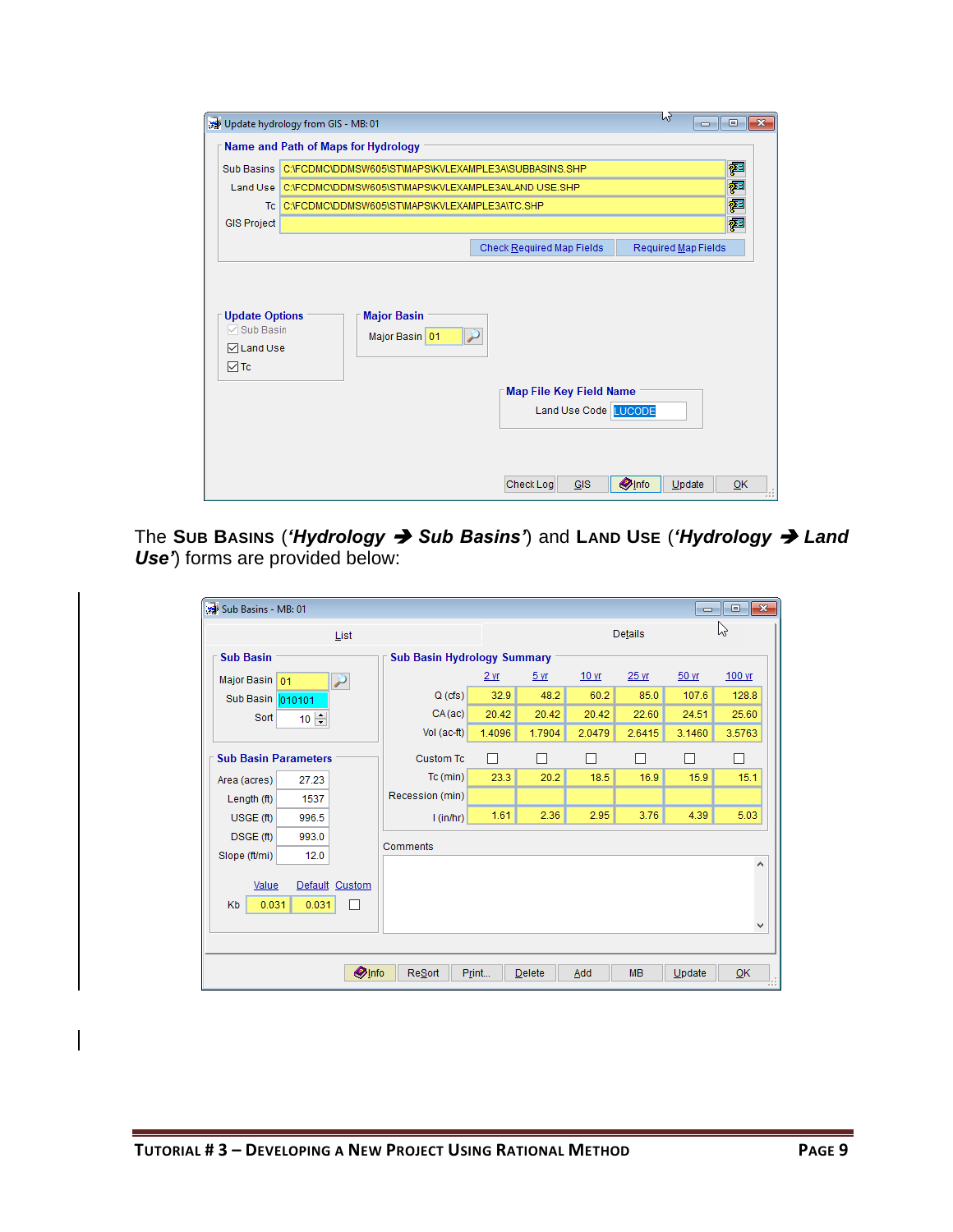| Land Use - MB: 01           |                                          |           |       | B                                                           |           | $\begin{array}{c c c c c c} \hline \multicolumn{3}{c }{\mathbf{C}} & \multicolumn{3}{c }{\mathbf{C}} & \multicolumn{3}{c }{\mathbf{X}} \end{array}$ |
|-----------------------------|------------------------------------------|-----------|-------|-------------------------------------------------------------|-----------|-----------------------------------------------------------------------------------------------------------------------------------------------------|
| List                        |                                          |           |       | Details                                                     |           |                                                                                                                                                     |
| <b>Land Use</b>             |                                          |           |       |                                                             |           |                                                                                                                                                     |
| Major Basin ID<br>01        | Area (acres)                             |           | 9.48  |                                                             |           |                                                                                                                                                     |
| Sub Basin ID<br>010101      | Area (%)<br>$\overline{r}$               |           | 34.8  |                                                             |           |                                                                                                                                                     |
| <b>Land Use Code</b><br>180 | $\overline{\nu}$                         |           |       | High Density Residential - Multi Family (10-15 du per acre) |           |                                                                                                                                                     |
| <b>Land Use Data</b>        |                                          |           |       |                                                             |           |                                                                                                                                                     |
|                             | Default<br>Value                         | Custom    |       |                                                             |           |                                                                                                                                                     |
| 2-Year C                    | 0.75                                     | 0.75      |       |                                                             |           | ۸                                                                                                                                                   |
| 5-Year C                    | 0.75                                     | 0.75<br>п |       |                                                             |           |                                                                                                                                                     |
| 10-Year C                   | 0.75                                     | п<br>0.75 |       |                                                             |           |                                                                                                                                                     |
| 25-Year C                   | 0.83                                     | п<br>0.83 |       |                                                             |           |                                                                                                                                                     |
| 50-Year C                   | 0.90                                     | П<br>0.90 |       |                                                             |           |                                                                                                                                                     |
| 100-Year C                  | 0.94                                     | П<br>0.94 |       |                                                             |           |                                                                                                                                                     |
| Resistance Coefficient (Kb) | <b>MIN</b><br><b>MIN</b><br>$\checkmark$ | П         |       |                                                             |           |                                                                                                                                                     |
|                             |                                          |           |       |                                                             |           |                                                                                                                                                     |
|                             |                                          |           |       |                                                             |           | v                                                                                                                                                   |
|                             |                                          |           |       |                                                             |           |                                                                                                                                                     |
|                             | <b>O</b> Info                            | Copy      | Print | Delete<br>Add                                               | <b>MB</b> | QK                                                                                                                                                  |

#### <span id="page-11-0"></span>**8.0 ESTABLISHING THE SUB BASIN DATA MANUALLY**

If GIS files are not available, the required Sub Basins data can be manually entered. Select *'Hydrology* ➔ *Sub Basins'* to open the **SUB BASINS** form.

Click *'Add'* to enter the first Sub Basins record. Enter the following data on the named textboxes:

| <b>Sub Basin</b> | 010101  |
|------------------|---------|
| Area (acres)     | 27.23   |
| Length (ft)      | 1537.00 |
| USGE (ft)        | 996.50  |
| <b>DSGE (ft)</b> | 993.00  |

Click *'Save'* to save the data and then *'Add'* for the next record.

| <b>Sub Basin</b> | 010102  |
|------------------|---------|
| Area (acres)     | 25.11   |
| Length (ft)      | 1520.00 |
| USGE (ft)        | 1001.50 |
| <b>DSGE (ft)</b> | 997.00  |

Click *'Save'* to save the data and then *'Add'* for the next record.

| <b>Sub Basin</b> | 010103  |
|------------------|---------|
| Area (acres)     | 23.99   |
| Length (ft)      | 1694.00 |
| USGE (ft)        | 1002.50 |
| <b>DSGE (ft)</b> | 1001.00 |

Click 'Save' to save the data and then 'Add' for the next record.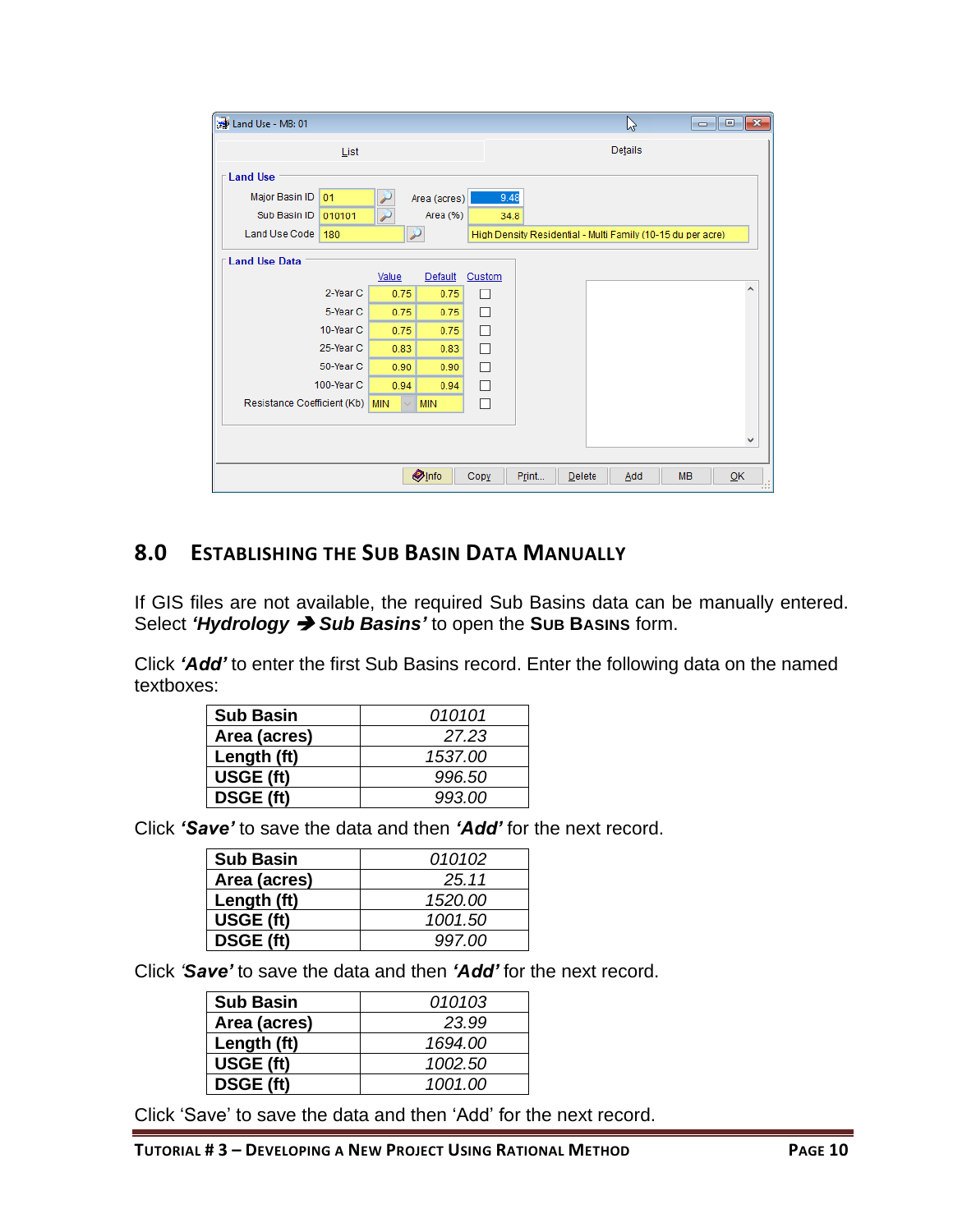| <b>Sub Basin</b> | 010201  |
|------------------|---------|
| Area (acres)     | 5.25    |
| Length (ft)      | 627.00  |
| USGE (ft)        | 1000.00 |
| <b>DSGE (ft)</b> | 999.00  |

Click *'Save'* to save the data and then *'Add'* for the last record.

| <b>Sub Basin</b> | <i>010301</i> |
|------------------|---------------|
| Area (acres)     | 30.36         |
| Length (ft)      | 1818.00       |
| USGE (ft)        | 999.00        |
| DSGE (ft)        | 996.00        |

Click *'OK'* to close the **SUB BASINS** form.

# <span id="page-12-0"></span>**9.0 ESTABLISHING THE LAND USE DATA MANUALLY**

Select *'Hydrology* ➔ *Land Use'* to access the **LAND USE** form

Click on *'Add'* for the first Land Use record.

| <b>Sub Basin ID</b>  | 010101 (Use adjacent button to select) |
|----------------------|----------------------------------------|
| <b>Land Use Code</b> | 130 (Use adjacent button to select)    |
| Area (Acres)         | 17 74                                  |

Click *'Save'* to save the data and then *'Add'* for the next record.

| <b>Sub Basin ID</b>  | 010101 (Use adjacent button to select) |
|----------------------|----------------------------------------|
| <b>Land Use Code</b> | 150 (Use adjacent button to select)    |
| Area (Acres)         | 9.48                                   |

Click *'Save'* to save the data and then *'Add'* for the next record.

| <b>Sub Basin ID</b>  | 010102 (Use adjacent button to select) |
|----------------------|----------------------------------------|
| <b>Land Use Code</b> | 250 (Use adjacent button to select)    |
| Area (Acres)         | 0.10                                   |

Click *'Save'* to save the data and then *'Add'* for the next record.

| <b>Sub Basin ID</b>  | 010102 (Use adjacent button to select) |
|----------------------|----------------------------------------|
| <b>Land Use Code</b> | 130 (Use adjacent button to select)    |
| Area (Acres)         | 1 71                                   |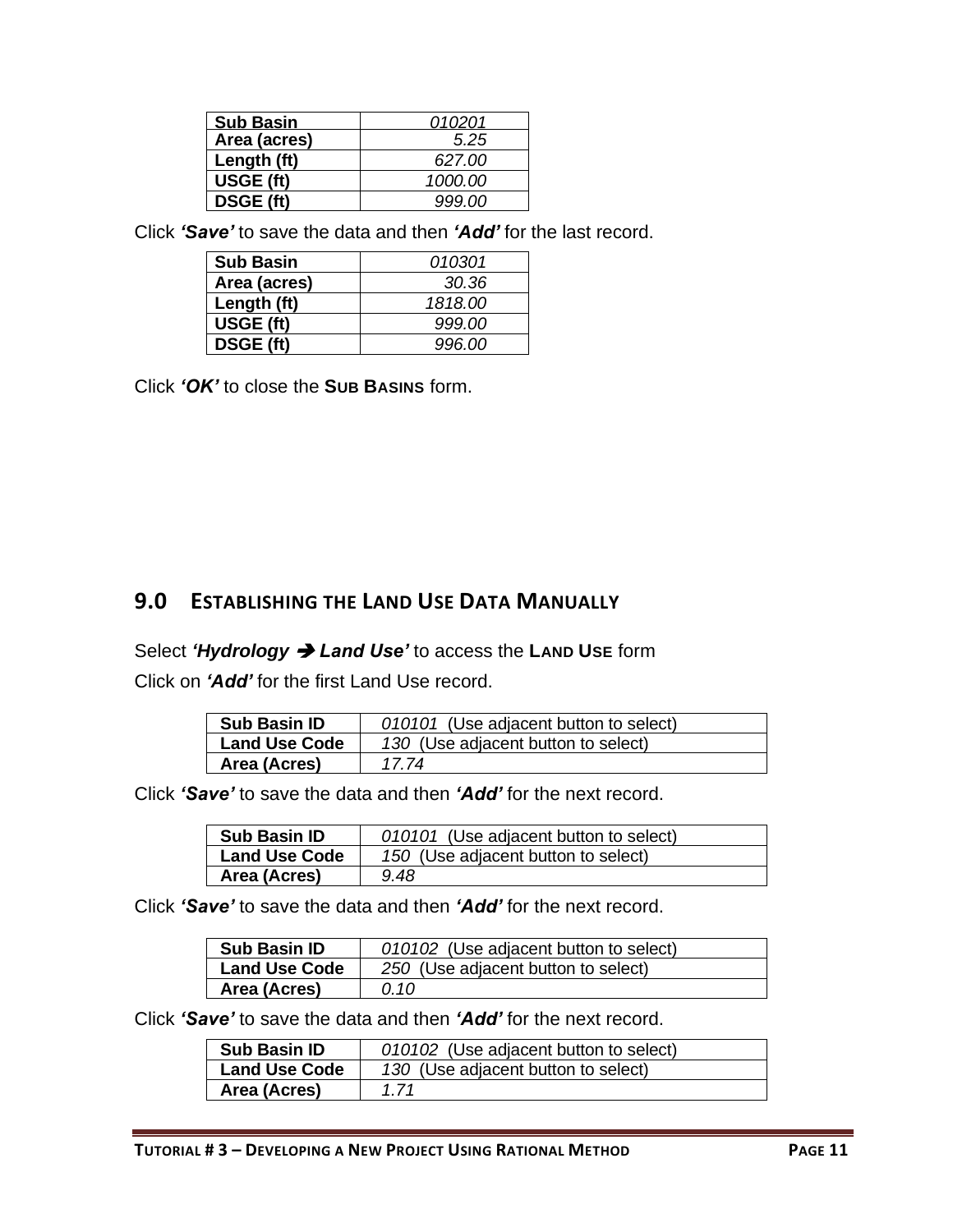Click *'Save'* to save the data and then *'Add'* for the next record.

| <b>Sub Basin ID</b>  | 010102 (Use adjacent button to select) |
|----------------------|----------------------------------------|
| <b>Land Use Code</b> | 150 (Use adjacent button to select)    |
| Area (Acres)         | 23.38                                  |

Click *'Save'* to save the data and then *'Add'* for the next record.

| <b>Sub Basin ID</b>  | 010103 (Use adjacent button to select) |
|----------------------|----------------------------------------|
| <b>Land Use Code</b> | 250 (Use adjacent button to select)    |
| Area (Acres)         | 15.33                                  |

Click *'Save'* to save the data and then *'Add'* for the next record.

| <b>Sub Basin ID</b>  | 010103 (Use adjacent button to select) |
|----------------------|----------------------------------------|
| <b>Land Use Code</b> | 130 (Use adjacent button to select)    |
| Area (Acres)         | 0.10                                   |

Click *'Save'* to save the data and then *'Add'* for the next record.

| <b>Sub Basin ID</b>  | 010103 (Use adjacent button to select) |
|----------------------|----------------------------------------|
| <b>Land Use Code</b> | 160 (Use adjacent button to select)    |
| Area (Acres)         | 0.40                                   |

Click *'Save'* to save the data and then *'Add'* for the next record.

| <b>Sub Basin ID</b>  | 010103 (Use adjacent button to select) |
|----------------------|----------------------------------------|
| <b>Land Use Code</b> | 150 (Use adjacent button to select)    |
| Area (Acres)         | 8.59                                   |

Click *'Save'* to save the data and then *'Add'* for the next record.

| <b>Sub Basin ID</b>  | 010201 (Use adjacent button to select) |
|----------------------|----------------------------------------|
| <b>Land Use Code</b> | 150 (Use adjacent button to select)    |
| Area (Acres)         | 5.02                                   |

Click *'Save'* to save the data and then *'Add'* for the next record.

| <b>Sub Basin ID</b>  | 010301 (Use adjacent button to select) |
|----------------------|----------------------------------------|
| <b>Land Use Code</b> | 130 (Use adjacent button to select)    |
| Area (Acres)         | 9.84                                   |

Click *'Save'* to save the data and then *'Add'* for the next record.

| <b>Sub Basin ID</b>  | 010301 (Use adjacent button to select) |
|----------------------|----------------------------------------|
| <b>Land Use Code</b> | 150 (Use adjacent button to select)    |
| Area (Acres)         | 20.51                                  |

Click *'Save'* to save the data and then click *'OK'* to close the **LAND USE** form.

#### <span id="page-13-0"></span>**10.0 UPDATE SUB BASIN DATA - MANUAL**

Once all the Sub Basin and Land Use data has been entered, select *'Hydrology* ➔ *Sub Basins'* to open the **SUB BASINS** form. Click the *'Details'* tab to view all the data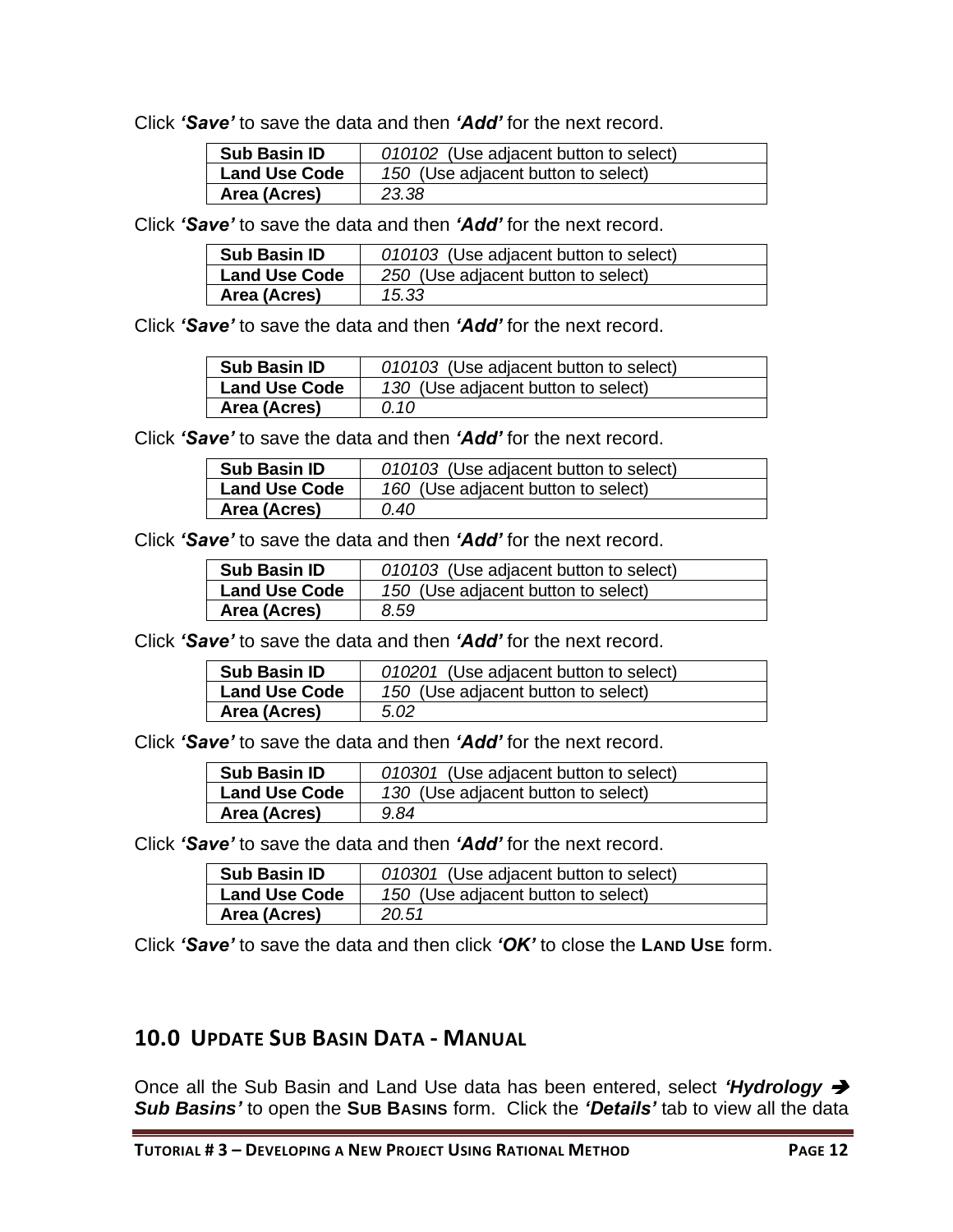| Sub Basins - MB: 01         |                                    |                 |                          |                  |                  |        | $\begin{array}{c c c c c c c} \hline \multicolumn{3}{c }{\mathbf{C}} & \multicolumn{3}{c }{\mathbf{X}} \end{array}$ |
|-----------------------------|------------------------------------|-----------------|--------------------------|------------------|------------------|--------|---------------------------------------------------------------------------------------------------------------------|
| List                        |                                    |                 |                          |                  | Details          |        |                                                                                                                     |
| <b>Sub Basin</b>            | <b>Sub Basin Hydrology Summary</b> |                 |                          |                  | hì               |        |                                                                                                                     |
| Major Basin 01<br>₽         |                                    | 2 <sub>yr</sub> | 5 yr                     | 10 <sub>yr</sub> | 25 <sub>yr</sub> | 50 yr  | 100 yr                                                                                                              |
| Sub Basin 010101            | Q(cls)                             | 29.6            | 43.7                     | 54.9             | 78.2             | 99.5   | 119.8                                                                                                               |
| $10 \div$<br>Sort           | CA(ac)                             | 20.42           | 20.42                    | 20.42            | 22.60            | 24.51  | 25.60                                                                                                               |
|                             | Vol (ac-ft)                        | 1.5060          | 2.0114                   | 2.3976           | 3.2393           | 3.9931 | 4.6955                                                                                                              |
| <b>Sub Basin Parameters</b> | <b>Custom Tc</b>                   | П               | $\overline{\phantom{a}}$ | $\mathsf{L}$     |                  |        | П                                                                                                                   |
| Area (acres)<br>27.23       | $Tc$ (min)                         | 24.3            | 20.9                     | 19.2             | 17.4             | 16.4   | 15.5                                                                                                                |
| 1537<br>Length (ft)         | Recession (min)                    | 49.575          | 45.932                   | 44.212           | 42.747           | 41.871 | 41.410                                                                                                              |
| USGE (ft)<br>996.5          | $l$ (in/hr)                        | 1.45            | 2.14                     | 2.69             | 3.46             | 4.06   | 4.68                                                                                                                |
| 993.0<br>DSGE (ft)          |                                    |                 |                          |                  |                  |        |                                                                                                                     |
| 12.0<br>Slope (ft/mi)       | Comments                           |                 |                          |                  |                  |        |                                                                                                                     |
|                             |                                    |                 |                          |                  |                  |        | ٨                                                                                                                   |
| Default Custom<br>Value     |                                    |                 |                          |                  |                  |        |                                                                                                                     |
| 0.031<br>0.031<br>Kb<br>۰   |                                    |                 |                          |                  |                  |        |                                                                                                                     |
| ٧                           |                                    |                 |                          |                  |                  |        |                                                                                                                     |
|                             |                                    |                 |                          |                  |                  |        |                                                                                                                     |
| <b>O</b> Info               | ReSort                             | Print           | Delete                   | Add              | <b>MB</b>        | Update | OK                                                                                                                  |

for a particular record. Click 'Update' to update the data introduced manually.

Click *'OK'* to close the **SUB BASINS** form and continue.

# <span id="page-14-0"></span>**11.0 ESTABLISH CONVEYANCE FACILITY DATA**

Select *'Hydraulics* ➔ *Conveyance Facilities'* to access the **CONVEYANCE FACILITIES** form. Select the **Details** tab and click on *'Add'* to add the first record.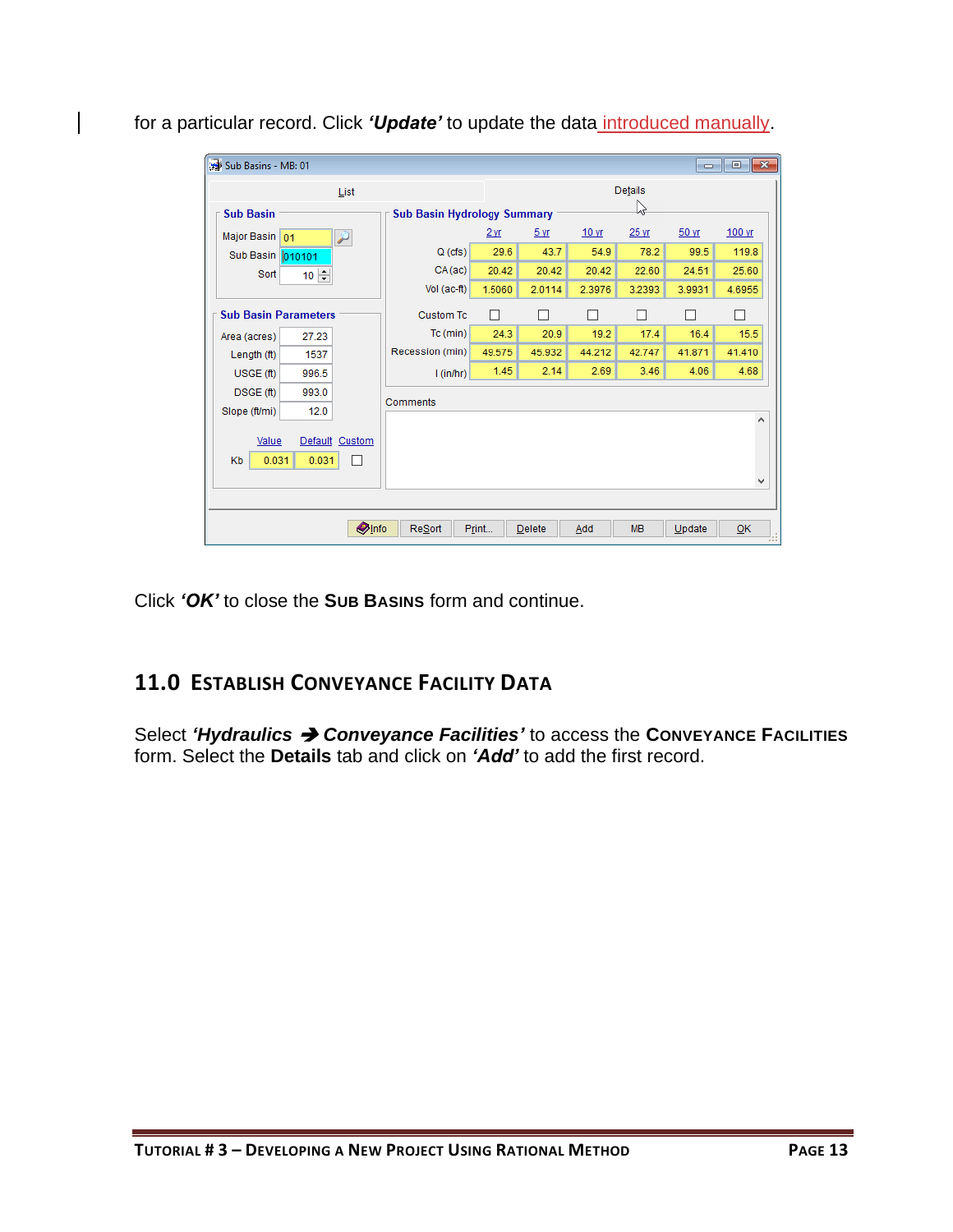| $\Box$ $\Box$ $\mathbf{x}$<br>Conveyance Facilities - MB: 01 -- Edit |                     |                      |                          |                     |                     |                    |                        |
|----------------------------------------------------------------------|---------------------|----------------------|--------------------------|---------------------|---------------------|--------------------|------------------------|
| List                                                                 |                     |                      | Details                  |                     |                     |                    |                        |
| ∙ID.                                                                 | <b>Section Type</b> |                      |                          | <b>Calculations</b> |                     |                    |                        |
| <b>MBID</b><br>01<br>لئو                                             | Section Pipe        |                      | $\checkmark$             |                     |                     | Capacity (cfs)     | 108.0                  |
| 010101<br><b>Facility ID</b>                                         | Length (ft)         | 1323.96              |                          |                     |                     | Slope (ft/ft)      | 0.0030                 |
| Line ID<br>10                                                        | Manning's n         | 0.013                |                          |                     |                     | Velocity (fps)     | 7.7                    |
| $10 \div$<br>Sort                                                    | Diameter (in)       | 54                   |                          |                     | Normal Depth (ft)   |                    | 3.58                   |
|                                                                      | No. of Barrels      | $1 \frac{1}{2}$      |                          |                     | Critical Depth (ft) |                    | 3.02                   |
| <b>Model Options</b>                                                 | Road ID             | <b>MC-RMAR</b>       | $\overline{\phantom{a}}$ |                     |                     |                    |                        |
| $\overline{2}$<br><b>All RP</b><br>RP (yrs)<br>Custom $Q \Box$       | No. of Manholes     | $0 \neq$             |                          |                     | Q                   | Road<br>Depth      | Upstream<br><b>HGL</b> |
| Model Road <sup>√</sup>                                              |                     |                      |                          | 2Yr                 | (cfs)<br>54.0       | (f <sup>th</sup> ) | (f <sup>t</sup> )      |
| First Pipe<br>Outfall                                                |                     |                      |                          | 5 Yr                | 78.4                |                    |                        |
|                                                                      |                     |                      |                          | 10 Yr               |                     |                    |                        |
|                                                                      | Comments            |                      |                          | 25 Yr               | 97.6                |                    |                        |
| <b>Elevations</b>                                                    |                     |                      | ۸                        | 50 Yr               | 135.7               |                    |                        |
| U/S(ft)<br>$D/S$ (ft)                                                |                     |                      |                          |                     | 164.6               |                    |                        |
| Ground<br>993.00<br>988.00                                           |                     |                      |                          | 100 Yr              | 193.7               |                    |                        |
| Invert<br>988.00<br>984.00                                           |                     |                      | ٧                        |                     |                     |                    |                        |
| Save                                                                 | Cancel<br>Print     | Add<br><b>Delete</b> | Graph                    |                     | MB                  | Update             | OK                     |

Enter the following data for the first record.

| <b>PARAMETERS</b>      | <b>VALUES</b>                           |
|------------------------|-----------------------------------------|
| <b>Facility ID</b>     | 010101                                  |
| <b>Line ID</b>         | 10                                      |
| <b>Sort</b>            | 10 (Sort from downstream to upstream)   |
| RP (yrs)               | 2 (Use adjacent button to select)       |
| <b>Model Road</b>      | Check                                   |
| <b>Outfall</b>         | Check                                   |
| D/S Pipe ID            | <b>Leave Blank</b>                      |
| <b>Section</b>         | Pipe                                    |
| Length (ft)            | 1323.96                                 |
| Manning's n            | 0.013 (Use adjacent button to select)   |
| Diameter (in)          | 54                                      |
| <b>No. of Barrels</b>  | 1                                       |
| <b>No. of Manholes</b> | 0                                       |
| <b>Road ID</b>         | MC-RMAR (Use adjacent button to select) |
| Ground U/S (ft)        | 993.00                                  |
| Ground D/S (ft)        | 988.00                                  |
| Invert U/S (ft)        | 988.00                                  |
| Invert D/S (ft)        | 984.00                                  |

Click *'Save'* **t**o save the data just entered and then click *'Add'* to enter the second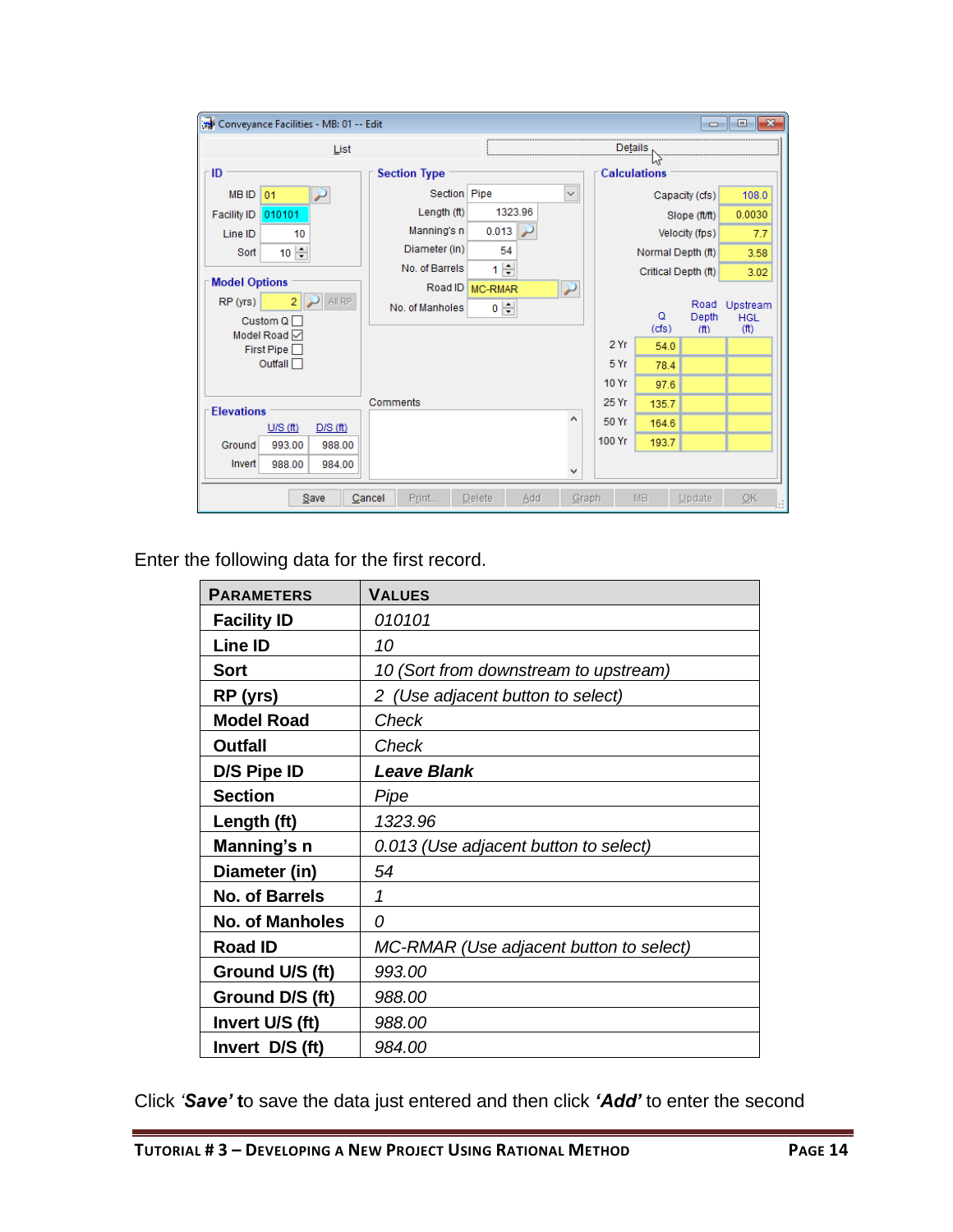record.

| <b>PARAMETERS</b>     | <b>VALUES</b>                           |
|-----------------------|-----------------------------------------|
| <b>Facility ID</b>    | 010102                                  |
| Line ID               | 10                                      |
| <b>Sort</b>           | 20 (Sort from downstream to upstream)   |
| RP (yrs)              | 2 (Use adjacent button to select)       |
| <b>Model Road</b>     | Check                                   |
| <b>Section</b>        | Pipe                                    |
| Length (ft)           | 1348.26                                 |
| Manning's n           | 0.013 (Use adjacent button to select)   |
| Diameter (in)         | 48                                      |
| <b>No. of Barrels</b> | 1                                       |
| <b>Road ID</b>        | MC-RMAR (Use adjacent button to select) |
| Ground U/S (ft)       | 997.00                                  |
| Ground D/S (ft)       | 993.00                                  |
| Invert U/S (ft)       | 990.00                                  |
| Invert D/S (ft)       | 988.00                                  |

Click *'Save'* **t**o save the data just entered and then click *'Add'* to enter the third record.

| <b>PARAMETERS</b>      | <b>VALUES</b>                           |
|------------------------|-----------------------------------------|
| <b>Facility ID</b>     | 010103                                  |
| Line ID                | 10                                      |
| <b>Sort</b>            | 30 (Sort from downstream to upstream)   |
| RP (yrs)               | 2 (Use adjacent button to select)       |
| <b>Model Road</b>      | Check                                   |
| <b>First Pipe</b>      | Check                                   |
| <b>Section</b>         | Pipe                                    |
| Length (ft)            | 1299.65                                 |
| Manning's n            | 0.013 (Use adjacent button to select)   |
| Diameter (in)          | 36                                      |
| <b>No. of Barrels</b>  | 1                                       |
| <b>Road ID</b>         | MC-RMAR (Use adjacent button to select) |
| <b>No. of Manholes</b> | 0                                       |
| Ground U/S (ft)        | 1001.00                                 |
| Ground D/S (ft)        | 997.00                                  |
| Invert U/S (ft)        | 994.00                                  |
| Invert D/S (ft)        | 991.25                                  |

Click *'Save'* **t**o save the data just entered and then click *'Add'* to enter the fourth record.

| <b>ARAMEILRS</b> |  |
|------------------|--|
|                  |  |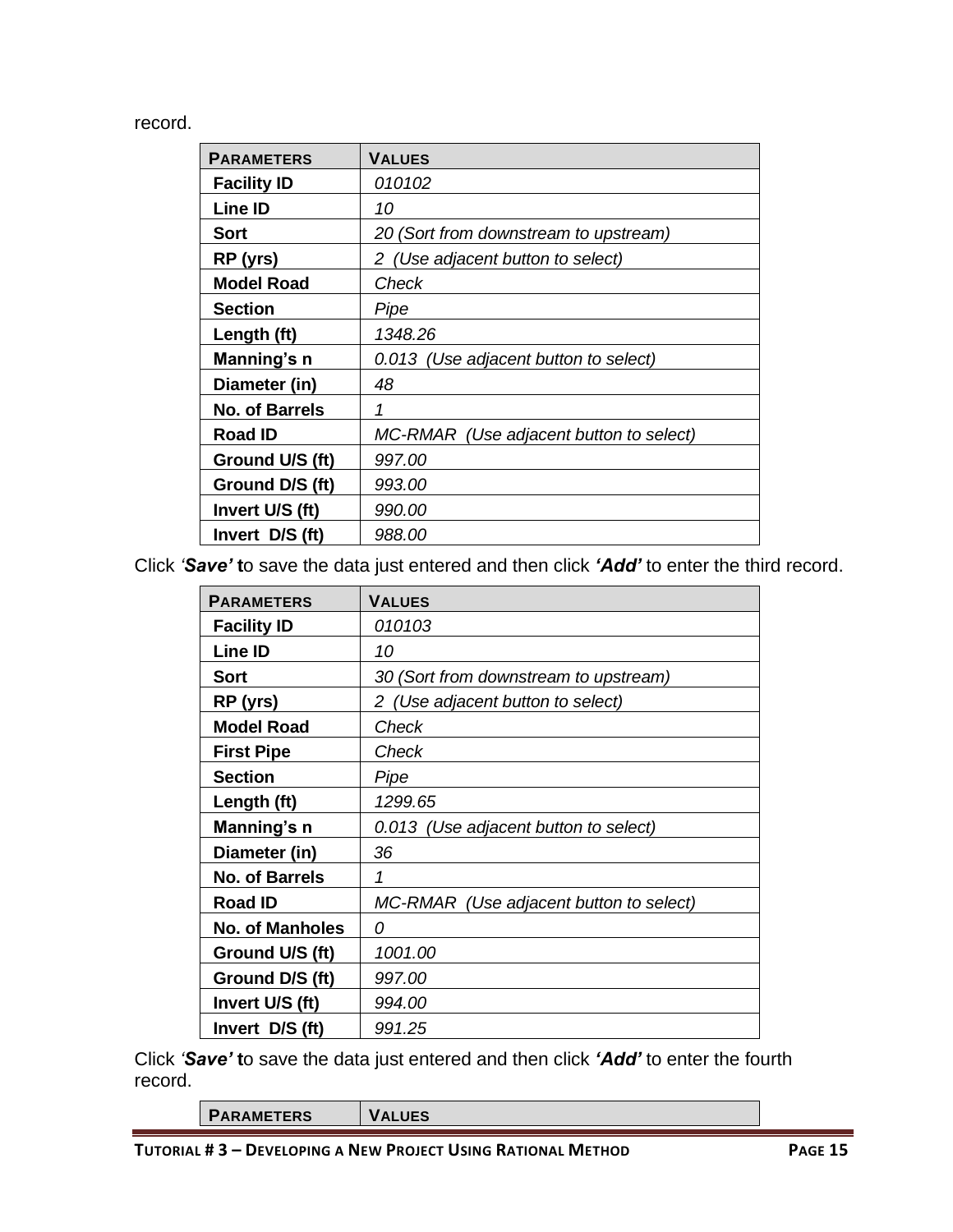| <b>Facility ID</b>     | 010201                                  |
|------------------------|-----------------------------------------|
| <b>Line ID</b>         | 20                                      |
| <b>Sort</b>            | 40 (Sort from downstream to upstream)   |
| RP (yrs)               | 2 (Use adjacent button to select)       |
| <b>Model Road</b>      | Check                                   |
| <b>First Pipe</b>      | Check                                   |
| <b>Outfall</b>         | Check                                   |
| D/S Pipe ID            | 010102 (Use adjacent button to select)  |
| <b>Section</b>         | Pipe                                    |
| Length (ft)            | 1007.07                                 |
| Manning's n            | 0.013 (Use adjacent button to select)   |
| Diameter (in)          | 24                                      |
| <b>No. of Barrels</b>  | 1                                       |
| <b>Road ID</b>         | MC-RMAR (Use adjacent button to select) |
| <b>No. of Manholes</b> | 0                                       |
| Ground U/S (ft)        | 999.00                                  |
| Ground D/S (ft)        | 994.00                                  |
| Invert U/S (ft)        | 992.00                                  |
| Invert D/S (ft)        | 990.00                                  |

Click *'Save'* **t**o save the data just entered and then click *'Add'* to enter the fifth and last record.

| <b>PARAMETERS</b>      | <b>VALUES</b>                           |
|------------------------|-----------------------------------------|
| <b>Facility ID</b>     | 010301                                  |
| <b>Line ID</b>         | 30                                      |
| <b>Sort</b>            | 50 (Sort from downstream to upstream)   |
| RP (yrs)               | 2 (Use adjacent button to select)       |
| <b>Model Road</b>      | Check                                   |
| <b>First Pipe</b>      | Check                                   |
| <b>Outfall</b>         | Check                                   |
| D/S Pipe ID            | 010101 (Use adjacent button to select)  |
| <b>Section</b>         | Pipe                                    |
| Length (ft)            | 1318.30                                 |
| Manning's n            | 0.013 (Use adjacent button to select)   |
| Diameter (in)          | 36                                      |
| <b>No. of Barrels</b>  | 1                                       |
| <b>Road ID</b>         | MC-RMAR (Use adjacent button to select) |
| <b>No. of Manholes</b> | 0                                       |
| Ground U/S (ft)        | 996.00                                  |
| Ground D/S (ft)        | 993.00                                  |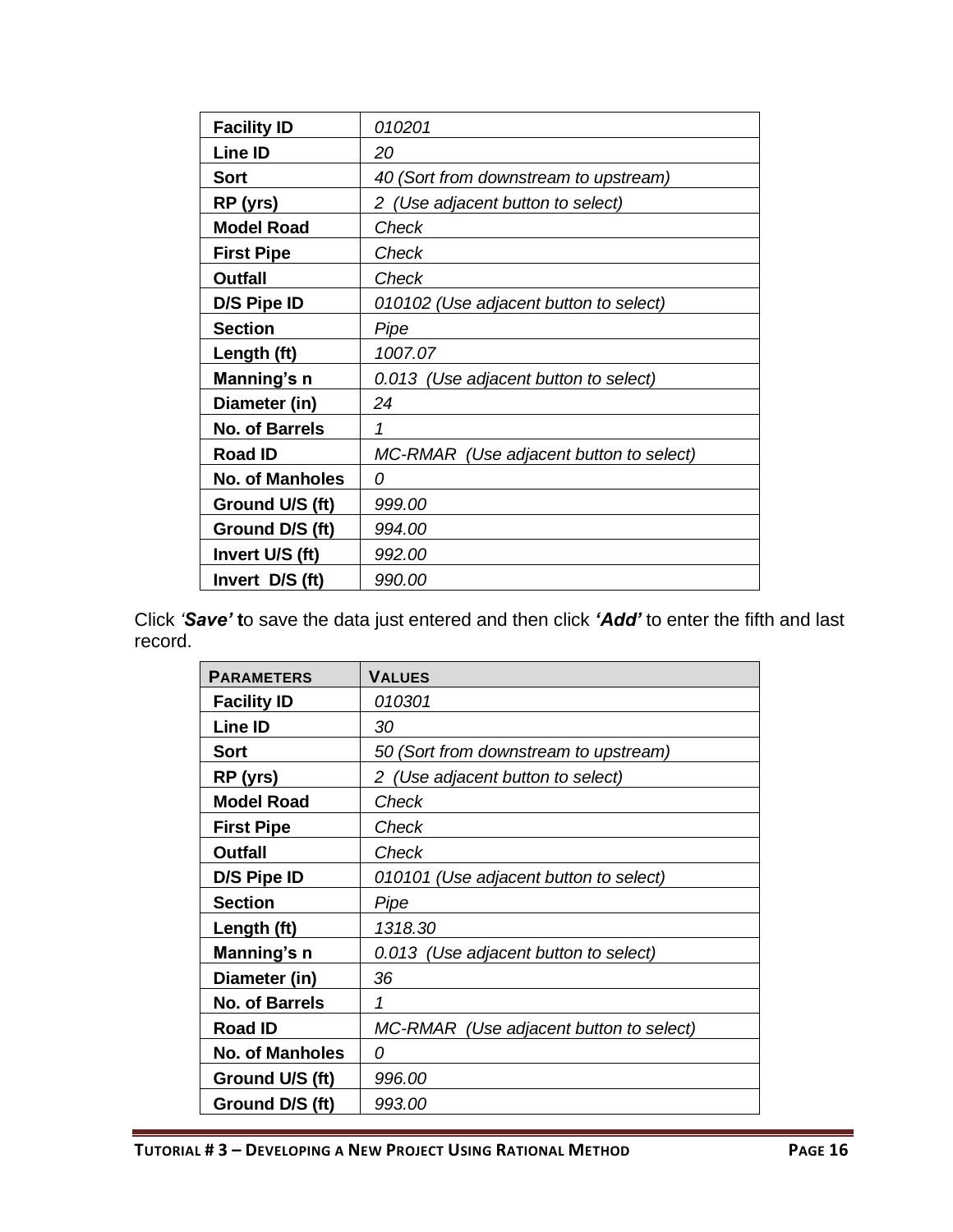| <b>PARAMETERS</b> | <b>VALUES</b> |
|-------------------|---------------|
| Invert U/S (ft)   | 992.00        |
| Invert D/S (ft)   | 988.50        |

Click *'OK'* to close the **CONVEYANCE FACILITIES** form and continue.

# <span id="page-18-0"></span>**12.0 ESTABLISH THE MODEL NETWORK**

Select *'Hydrology* ➔ *Rational Method* ➔ *Network'* to access the model Network data.

|                  |        | Rational Method Network - MB: 01 |               |               |       | 12             |                          |           | $\Sigma$<br>$\qquad \qquad \Box$<br>$\qquad \qquad \Box$ |
|------------------|--------|----------------------------------|---------------|---------------|-------|----------------|--------------------------|-----------|----------------------------------------------------------|
| Look for         |        | <b>First Pipe</b>                |               |               |       |                |                          |           |                                                          |
| Sort $\triangle$ | ID     | <b>Type</b>                      | Combine       | Α             |       |                |                          |           |                                                          |
| 10               | 010103 | Sub Basin                        |               |               |       | <b>Network</b> |                          |           |                                                          |
| 20               | 010103 | Convey                           |               |               |       | Major Basin ID | 01                       |           |                                                          |
| 30               | 010103 | Hold                             |               |               |       |                |                          |           |                                                          |
| 40               | 010201 | <b>Sub Basin</b>                 |               |               |       |                | Sort                     | $10 \div$ |                                                          |
| 50               | 010201 | Convey                           |               |               |       |                | <b>Sub Basin</b><br>Type |           | $\overline{\phantom{a}}$                                 |
| 60               | 010103 | Receive                          |               |               |       |                | 010103<br>ID             | لز        |                                                          |
| 70               | 010102 | <b>Sub Basin</b>                 |               |               |       |                |                          |           |                                                          |
| 80               | 010102 | Combine                          | 3             |               |       |                |                          |           |                                                          |
| 90               | ST0102 | Storage                          |               |               |       |                |                          |           |                                                          |
| 100              | 010102 | Convey                           |               |               |       | Sub Basin      | Combine                  | Convey    | <b>Divert</b>                                            |
| 110              | 010102 | Hold                             |               |               |       |                |                          |           |                                                          |
| 120              | 010301 | <b>Sub Basin</b>                 |               |               |       | Hold           | Receive                  |           | Retrieve Diversion                                       |
| 130              | 010301 | Convey                           |               |               |       | Storage        |                          |           |                                                          |
| 140              | 010102 | Receive                          |               |               |       |                |                          |           |                                                          |
| 150              | 010101 | <b>Sub Basin</b>                 |               |               |       |                |                          |           | Check Network                                            |
| 160              | 010101 | Combine                          | 3             |               |       |                |                          |           |                                                          |
| 170              | 010101 | Convey                           |               |               |       |                |                          |           | ۸                                                        |
|                  |        |                                  |               | v             |       |                |                          |           |                                                          |
| $\,<$            |        |                                  |               | $\rightarrow$ |       |                |                          |           | ٧                                                        |
|                  |        |                                  |               |               |       |                |                          |           |                                                          |
|                  |        |                                  | <b>O</b> Info | <b>ReSort</b> | Print | Delete         | Add                      | <b>MB</b> | QK                                                       |

Click on *'Add'* to add the first record. Enter the following data:

| <b>PARAMETERS</b> | <b>VALUES</b>                          |
|-------------------|----------------------------------------|
| vpe:              | <b>Sub Basin</b>                       |
|                   | 010103 (Use adjacent button to select) |
| Sort              | 10                                     |

Click *'Save'* to save the record. Click *'Add'* to enter the second record.

| <b>PARAMETERS</b> | <b>VALUES</b>                          |
|-------------------|----------------------------------------|
| ™vpe              | Convey                                 |
|                   | 010103 (Use adjacent button to select) |
| Sort              | 20                                     |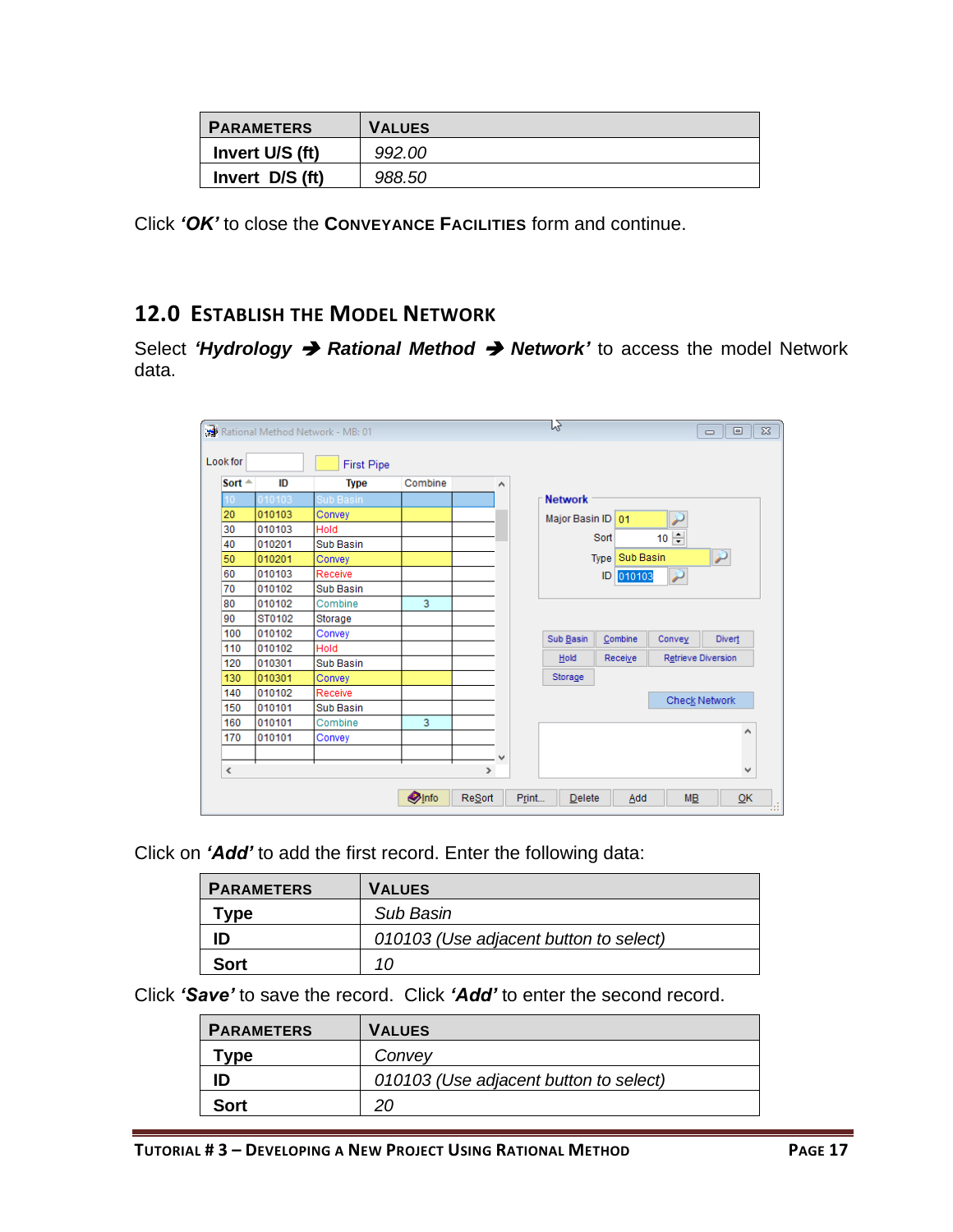| <b>PARAMETERS</b> | <b>VALUES</b> |
|-------------------|---------------|
| <b>First Pipe</b> | <i>-heck</i>  |

Click *'Save'* to save the record. Click *'Add'* to enter the third record.

| <b>PARAMETERS</b>   | <b>VALUES</b>                          |
|---------------------|----------------------------------------|
| $^{\mathsf{r}}$ ype | Hold                                   |
| ID                  | 010103 (Use adjacent button to select) |
| <b>Sort</b>         | 30                                     |
| <b>First Pipe</b>   | Check                                  |

Click *'Save'* to save the record. Click *'Add'* to enter the fourth record.

| <b>PARAMETERS</b> | <b>VALUES</b>                          |
|-------------------|----------------------------------------|
| vpe               | Sub Basin                              |
|                   | 010201 (Use adjacent button to select) |
| Sort              | 40                                     |

Click *'Save'* to save the record. Click *'Add'* to enter the fifth record.

| <b>PARAMETERS</b> | <b>VALUES</b>                          |
|-------------------|----------------------------------------|
| vpe]              | Convey                                 |
| ID                | 010201 (Use adjacent button to select) |
| Sort              | 50                                     |
| <b>First Pipe</b> | Check                                  |

Click *'Save'* to save the record. Click *'Add'* to enter the sixth record.

| <b>PARAMETERS</b> | <b>VALUES</b>                          |
|-------------------|----------------------------------------|
| Type              | Receive                                |
| ID                | 010103 (Use adjacent button to select) |
| <b>Sort</b>       | 60                                     |
| <b>First Pipe</b> | Check                                  |

Click *'Save'* to save the record. Click *'Add'* to enter the seventh record.

| <b>PARAMETERS</b> | <b>VALUES</b>                          |
|-------------------|----------------------------------------|
| "ype              | Sub Basin                              |
| ID                | 010102 (Use adjacent button to select) |
| Sort              | 70                                     |

Click *'Save'* to save the record. Click *'Add'* to enter the eight record.

| <b>PARAMETERS</b> | <b>VALUES</b>                          |
|-------------------|----------------------------------------|
| <b>Tvpe</b>       | Combine                                |
| ID                | 010102 (Use adjacent button to select) |
| <b>Sort</b>       | 80                                     |
| <b>Combine</b>    | 3 (Combines prior three records)       |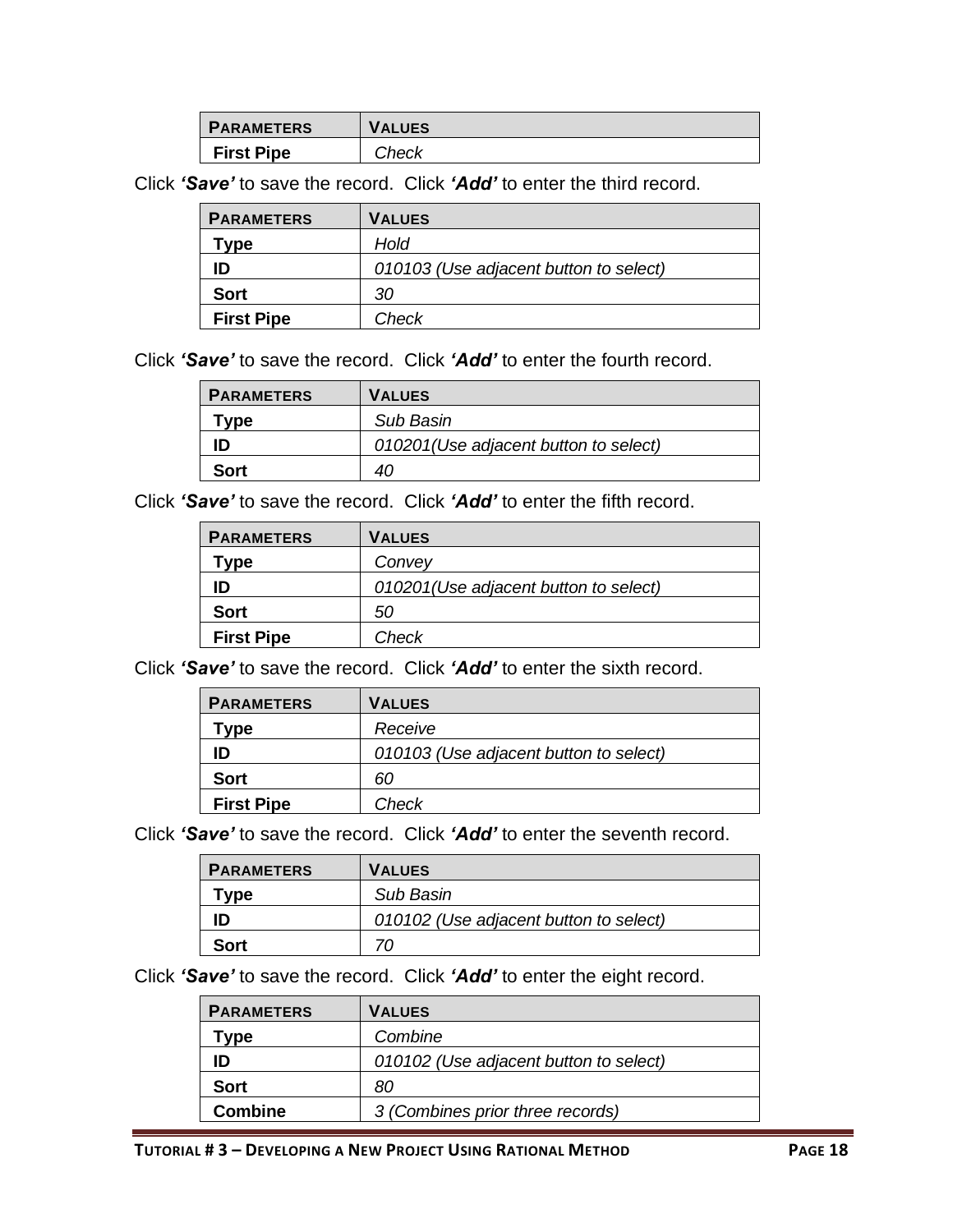Click *'Save'* to save the record. Click *'Add'* to enter the ninth record.

| <b>PARAMETERS</b> | <b>VALUES</b>                          |
|-------------------|----------------------------------------|
| vpe               | Storage                                |
|                   | ST0102 (Use adjacent button to select) |
| Sort              | 90                                     |

Click *'Save'* to save the record. Click *'Add'* to enter the tenth record.

| <b>PARAMETERS</b> | <b>VALUES</b>                          |
|-------------------|----------------------------------------|
| vpe ⊺             | Convey                                 |
|                   | 010102 (Use adjacent button to select) |
| Sort              | 100                                    |

Click *'Save'* to save the record. Click *'Add'* to enter the eleventh record.

| <b>PARAMETERS</b>   | <b>VALUES</b>                          |
|---------------------|----------------------------------------|
| $^{\mathsf{v}}$ vpe | Hold                                   |
| ID                  | 010102 (Use adjacent button to select) |
| <b>Sort</b>         | 110                                    |

Click 'Save' to save the record. Click 'Add' to enter the 12<sup>th</sup> record.

| <b>PARAMETERS</b>                           | <b>VALUES</b>                          |
|---------------------------------------------|----------------------------------------|
| $\mathbf{{\color{black} {\mathsf{T}}}}$ vpe | Sub Basin                              |
| ID                                          | 010301 (Use adjacent button to select) |
| <b>Sort</b>                                 | 120                                    |

Click 'Save' to save the record. Click 'Add' to enter the 13<sup>th</sup> record.

| <b>PARAMETERS</b> | <b>VALUES</b>                          |  |  |
|-------------------|----------------------------------------|--|--|
| 「ype              | Convey                                 |  |  |
| ID                | 010301 (Use adjacent button to select) |  |  |
| <b>Sort</b>       | 130                                    |  |  |
| <b>First Pipe</b> | Check                                  |  |  |

Click *'Save'* to save the record. Click *'Add'* to enter the 14th record.

| <b>PARAMETERS</b> | <b>VALUES</b>                          |
|-------------------|----------------------------------------|
| vpe ⊺             | Receive                                |
| ID                | 010102 (Use adjacent button to select) |
| Sort              | 140                                    |

Click *'Save'* to save the record. Click *'Add'* to enter the 15th record.

| <b>PARAMETERS</b> | <b>VALUES</b> |
|-------------------|---------------|
| vpe               | Sub Basin     |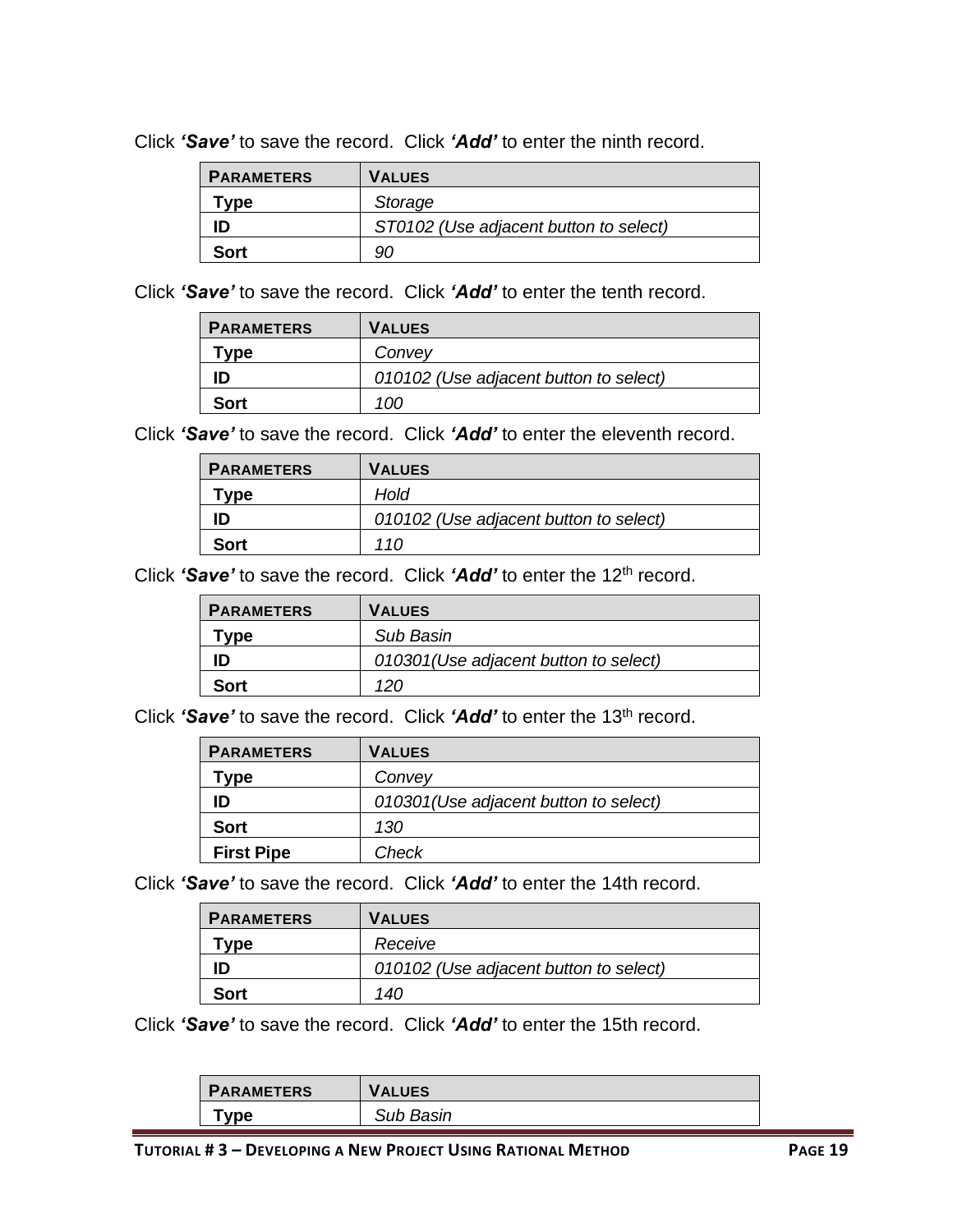| ID          | 010101 (Use adjacent button to select) |
|-------------|----------------------------------------|
| <b>Sort</b> | 150                                    |

Click *'Save'* to save the record. Click *'Add'* to enter the 16th record.

| <b>PARAMETERS</b> | <b>VALUES</b>                          |
|-------------------|----------------------------------------|
| Type              | Combine                                |
| ID                | 010101 (Use adjacent button to select) |
| <b>Sort</b>       | 160                                    |
| <b>Combine</b>    | 3 (Combines prior three records)       |

Click *'Save'* to save the record. Click *'Add'* to enter the 17th record.

| <b>PARAMETERS</b> | <b>VALUES</b>                          |
|-------------------|----------------------------------------|
| ™vpe              | Convey                                 |
| ID                | 010101 (Use adjacent button to select) |
| <b>Sort</b>       | 170                                    |

Click *'Save'* to save the record. Click the *'Check Network'* button to determine if the model network that was built has issues.

# <span id="page-21-0"></span>**13.0 ESTABLISH THE STORAGE**

Select *'Hydrology* ➔ *Rational Method* ➔ *Storage'* to create the storage. Click "Add" to create the storage facility and enter ST0102 in the Storage Basin ID field. Click *"Save"* and *"OK"*

| Rational Method Storage Facilities - MB: 01                                          |                                                 | $\begin{array}{c c c c c c} \hline \multicolumn{3}{c }{\mathbf{C}} & \multicolumn{3}{c }{\mathbf{S}} & \multicolumn{3}{c }{\mathbf{X}} \end{array}$ |
|--------------------------------------------------------------------------------------|-------------------------------------------------|-----------------------------------------------------------------------------------------------------------------------------------------------------|
| List                                                                                 | Details                                         | Storage/Discharge/Elevation                                                                                                                         |
| <b>Storage Facility</b><br>Major Basin ID 01<br>Storage Basin ID   ST0102<br>Spinway | ₽                                               |                                                                                                                                                     |
| <b>O</b> Info                                                                        | $\Delta$<br>٧<br><b>Resort</b><br>Print<br>Copy | Add<br>QK<br>Delete<br><b>MB</b><br>Graph<br>$-111$                                                                                                 |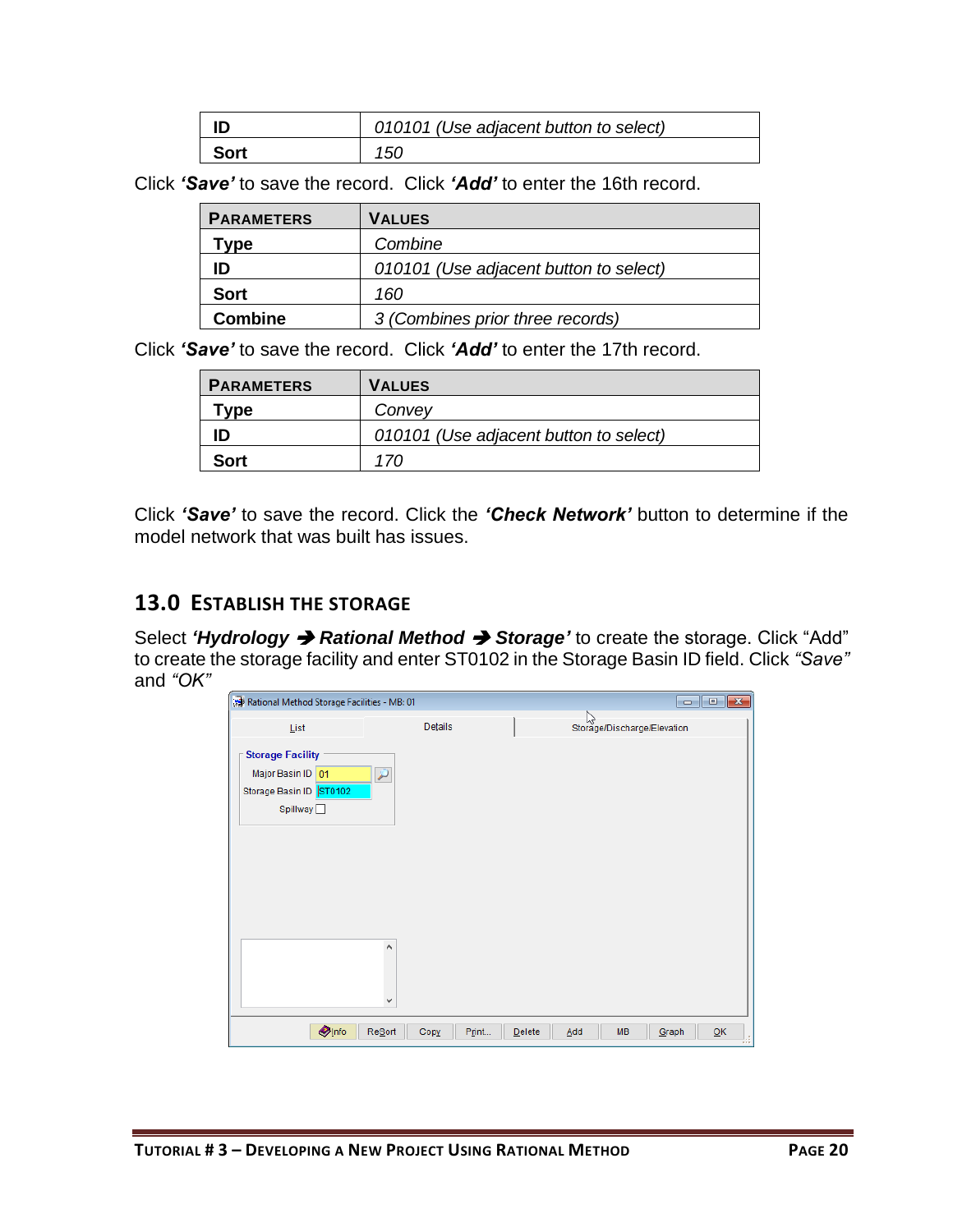#### <span id="page-22-0"></span>**14.0 RUN RATIONAL METHOD MODEL**

Select *'Hydrology* ➔ *Rational Method* ➔ *Model'* to access the **RUN RATIONAL METHOD MODEL** form.

Enter the data as shown on the following screen. Click *'Save'* to save the Model Run settings. Click *'Run Model'* to execute the model for the one return period selected.

| Run Rational Method Model - MB: 01<br>▣                          |                                                                                                                    |                 |
|------------------------------------------------------------------|--------------------------------------------------------------------------------------------------------------------|-----------------|
| <b>Return Period</b><br>2 Year<br>5 Year<br>☑ 10 Year<br>25 Year | V3<br><b>Options</b><br>Multiple Basins<br>Major Basin   01<br>Design RP<br>Update Rational Method $\triangledown$ | 10              |
| □ 50 Year<br>100 Year                                            | Update Conveyance Flows Ø<br>$\bullet$ Info<br>Storage<br><b>Results</b>                                           | Run Model<br>ОK |

If the model runs correctly, check all the Return Periods and re-run the model.

| Run Rational Method Model - MB: 01                                                                               |                                                                                                 | $\Sigma$<br>▣<br>$\equiv$ |
|------------------------------------------------------------------------------------------------------------------|-------------------------------------------------------------------------------------------------|---------------------------|
| <b>Return Period</b><br>$\nabla$ 2 Year<br>$\triangledown$ 5 Year<br>$\triangledown$ 10 Year<br>$\sqrt{25}$ Year | <b>Options</b><br>Multiple Basins<br>Major Basin<br>01<br>Design RP<br>Update Rational Method V | 10                        |
| $\triangledown$ 50 Year<br>$\sqrt{ }$ 100 Year                                                                   | Update Conveyance Flows V                                                                       |                           |
|                                                                                                                  | <b>O</b> lnfo<br>Storage<br>Results                                                             | Run Model<br>ОК           |

To view the model run results, click the *'Results'* button on the **RUN RATIONAL METHOD MODEL** form.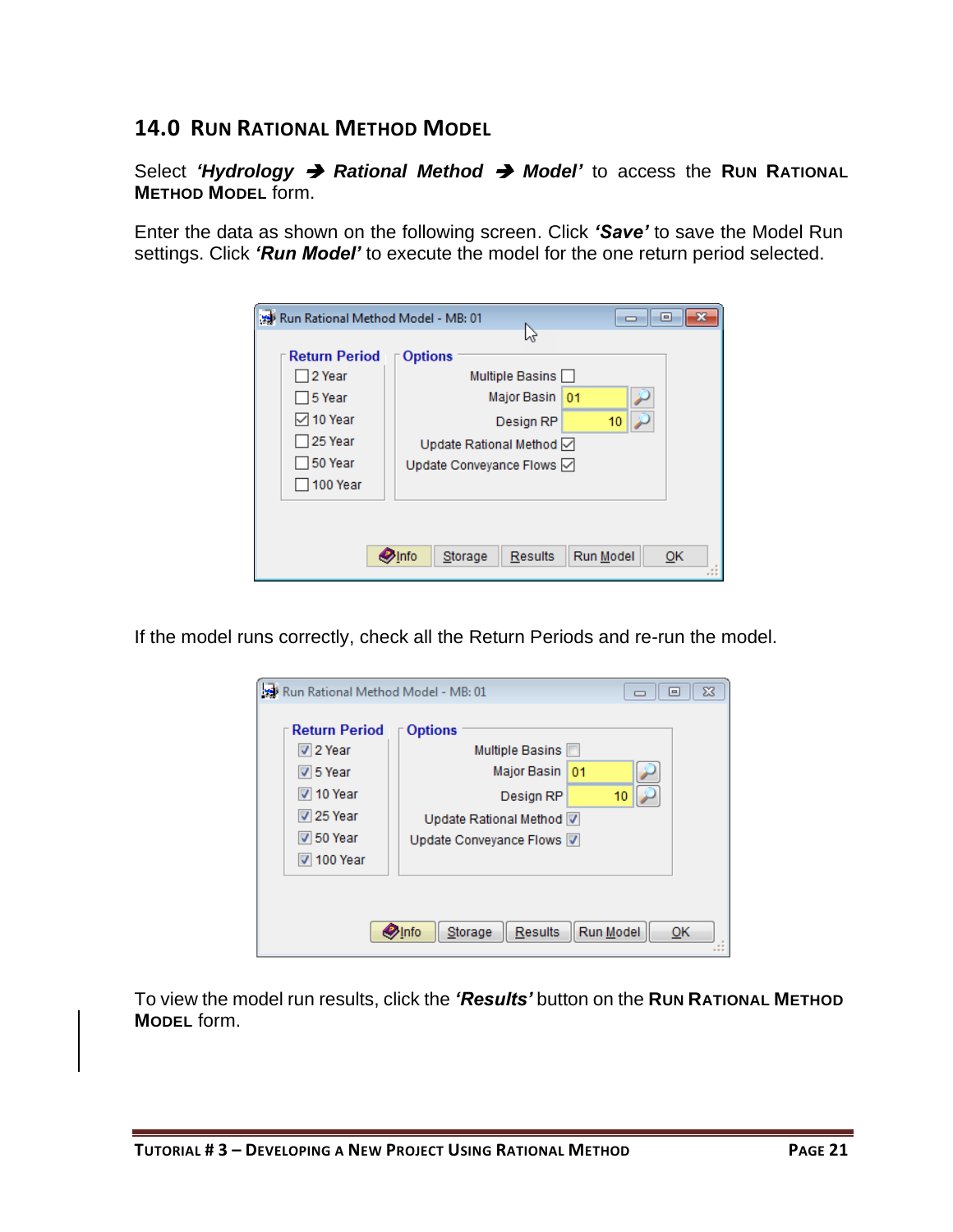|                                                                                    | ľΥ<br>$\begin{array}{c c c c c c c c c} \hline \multicolumn{3}{c }{\mathbf{C}} & \multicolumn{3}{c }{\mathbf{S}} & \multicolumn{3}{c }{\mathbf{S}} \end{array}$<br>Rational Method Flow Summary - MB: 01 |                  |           |         |                |      |       |     |        |              |       |                  |  |  |
|------------------------------------------------------------------------------------|----------------------------------------------------------------------------------------------------------------------------------------------------------------------------------------------------------|------------------|-----------|---------|----------------|------|-------|-----|--------|--------------|-------|------------------|--|--|
| List                                                                               |                                                                                                                                                                                                          |                  |           |         | <b>Details</b> |      |       |     |        |              |       |                  |  |  |
|                                                                                    | Look for<br><b>First Pipe</b>                                                                                                                                                                            |                  |           |         |                |      |       |     |        |              |       |                  |  |  |
| Sort $\triangle$                                                                   | ID                                                                                                                                                                                                       | <b>Type</b>      | <b>RP</b> | Combine | CA             | п    | Qpeak | Vel | Length | <b>Tpipe</b> | Tpeak | Volume A         |  |  |
| 10                                                                                 | 010103                                                                                                                                                                                                   | Sub Basin        | 10        |         | 18             | 2.U  |       |     |        |              |       | 2.1980           |  |  |
| 20                                                                                 | 010103                                                                                                                                                                                                   | Convey           | 10        |         | 18.72          |      | 37.2  | 4.3 | 1300   | 5.0          | 34.5  | 2.1980           |  |  |
| 30                                                                                 | 010103                                                                                                                                                                                                   | Hold             | 10        |         | 18.72          |      | 37.2  |     |        |              | 34.5  | 2.1980           |  |  |
| 40                                                                                 | 010201                                                                                                                                                                                                   | <b>Sub Basin</b> | 10        |         | 3.94           | 3.15 | 12.4  |     |        |              | 13.8  | 0.4626           |  |  |
| 50                                                                                 | 010201                                                                                                                                                                                                   | Convey           | 10        |         | 3.94           |      | 12.3  | 3.2 | 1007   | 5.2          | 18.5  | 0.4626           |  |  |
| 60                                                                                 | 010103                                                                                                                                                                                                   | Receive          | 10        |         | 18.72          |      | 37.2  |     |        |              | 34.5  | 2.1980           |  |  |
| 70                                                                                 | 010102                                                                                                                                                                                                   | <b>Sub Basin</b> | 10        |         | 18.84          | 2.83 | 53.3  |     |        |              | 17.3  | 2.2121           |  |  |
| 80                                                                                 | 010102                                                                                                                                                                                                   | Combine          | 10        | 3       | 41.50          |      | 80.9  |     |        |              | 18.5  | 4.8727           |  |  |
| 90                                                                                 | ST0102                                                                                                                                                                                                   | Storage          | 10        |         | 41.50          |      | 30.5  |     |        |              | 55.0  | 4.8727           |  |  |
| 100                                                                                | 010102                                                                                                                                                                                                   | Convey           | 10        |         | 41.50          |      | 30.5  | 4.4 | 1348   | 5.1          | 59.5  | 4.8727           |  |  |
| 110                                                                                | 010102                                                                                                                                                                                                   | Hold             | 10        |         | 41.50          |      | 30.5  |     |        |              | 59.5  | 4.8727           |  |  |
| 120                                                                                | 010301                                                                                                                                                                                                   | <b>Sub Basin</b> | 10        |         | 20.65          | 2.37 | 48.9  |     |        |              | 24.1  | 2.4247           |  |  |
| 130                                                                                | 010301                                                                                                                                                                                                   | Convey           | 10        |         | 20.65          |      | 48.7  | 4.9 | 1318   | 4.5          | 28.5  | 2.4247           |  |  |
| 140                                                                                | 010102                                                                                                                                                                                                   | Receive          | 10        |         | 41.50          |      | 30.5  |     |        |              | 59.5  | 4.8727           |  |  |
| 150                                                                                | 010101                                                                                                                                                                                                   | <b>Sub Basin</b> | 10        |         | 20.42          | 2.69 | 54.9  |     |        |              | 19.2  | 2.3976           |  |  |
| 160                                                                                | 010101                                                                                                                                                                                                   | Combine          | 10        | 3       | 82.57          |      | 105.7 |     |        |              | 28.5  | $9.6950 \sqrt{}$ |  |  |
| $\,<$                                                                              | $\rightarrow$                                                                                                                                                                                            |                  |           |         |                |      |       |     |        |              |       |                  |  |  |
| <b>Olnfo</b><br><b>MB</b><br>QK<br>Print<br><b>More Results</b><br>Export<br>Graph |                                                                                                                                                                                                          |                  |           |         |                |      |       |     |        | 出            |       |                  |  |  |

Click *'OK'* to exit the **RATIONAL METHOD FLOW SUMMARY** form. Click *'OK'* to exit the **RUN RATIONAL METHOD MODEL** form.

# <span id="page-23-0"></span>**15.0 UPDATE CONVEYANCE FACILITIES**

Select *'Hydraulics* ➔ *Conveyance Facilities'* to access the **CONVEYANCE FACILITIES** form. Click on *'Update'* to update the hydraulics data with the design flows. If pipe sizes need to change, then keep updating until satisfied with the capacities. When finished, re-run the Rational Method Model and re-run the Conveyance Facilities Update.

# <span id="page-23-1"></span>**16.0 BACKUP PROJECT**

This final step is important. Backup your projects on a regular basis. You will save yourself from wasted time and unnecessary stress, if you keep a backup copy of your project. The backup process is done as follows:

Select *'File* ➔ *Project Management'* to access the **PROJECT MANAGEMENT** form. Select *'Backup Project'* as the Action and select the project you want to backup (Use the adjacent button select the project). Click the *'Backup'* button to backup the project and select the directory where your backup project file should go. Finally, click *'OK'* to continue. Once the backup is completed, click *'OK'* to close the **PROJECT MANAGEMENT** form.